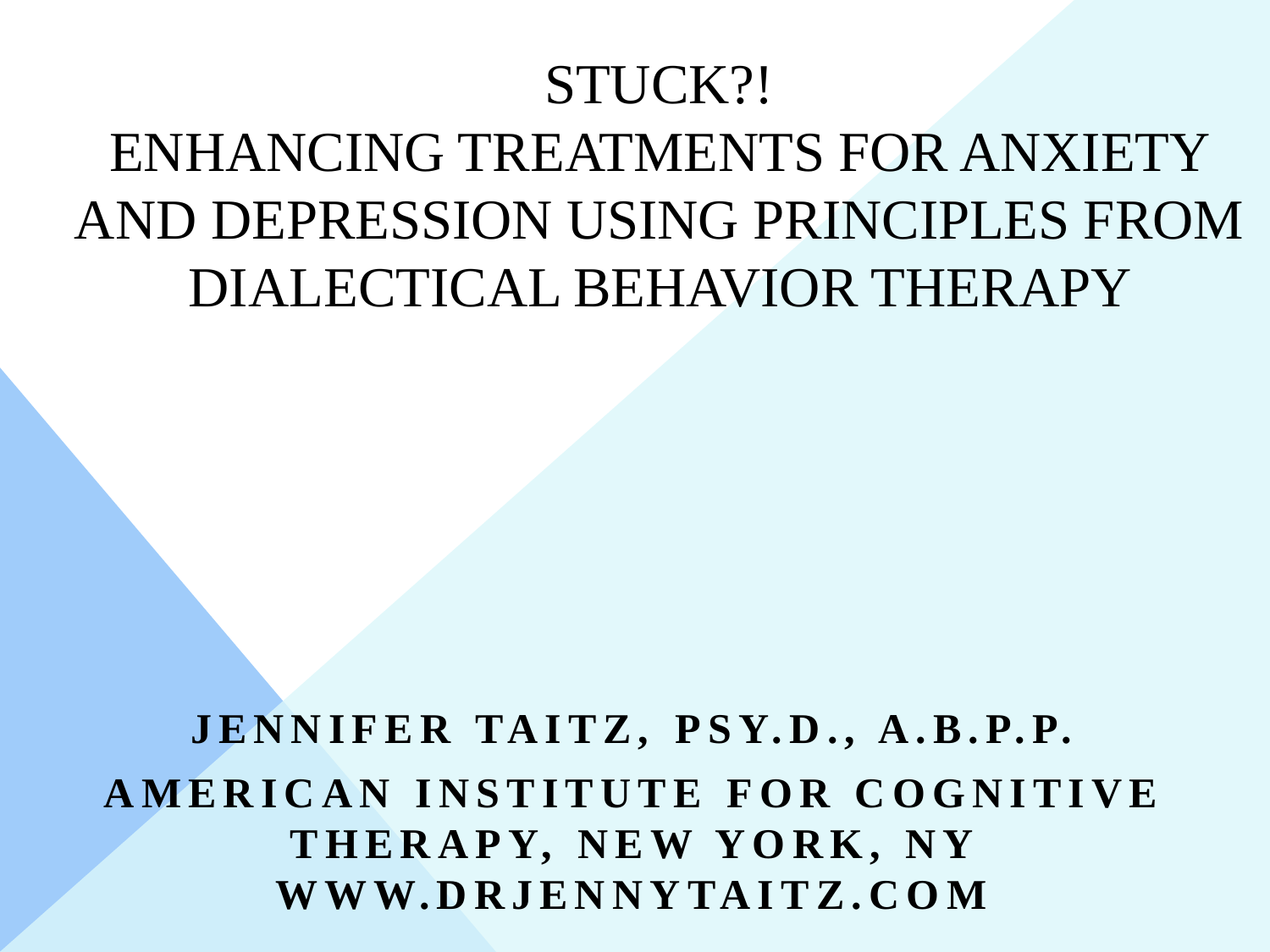"Here's what I've tried: individual psychotherapy (three decades of it), family therapy, group therapy, cognitive-behavioral therapy, rational emotive behavior therapy, acceptance and commitment therapy, hypnosis, meditation, role-playing, interoceptive exposure therapy, in vivo exposure therapy, self-help workbooks, massage therapy, prayer, acupuncture, yoga, Stoic philosophy, and audiotapes I ordered off a late-night TV infomercial.

And medication. Lots of medication. Thorazine. Imipramine. Desipramine. Chlorpheniramine. Nardil. BuSpar. Prozac. Zoloft. Paxil. Wellbutrin. Effexor. Celexa. Lexapro. Cymbalta. Luvox. Trazodone. Levoxyl. Inderal. Tranxene. Serax. Centrax. St. John's wort. Zolpidem. Valium. Librium. Ativan. Xanax. Klonopin.

Also: beer, wine, gin, bourbon, vodka, and scotch.

Here's what's worked: nothing." -- Scott Stossel, Surviving Anxiety, *The Atlantic*  January/February 2014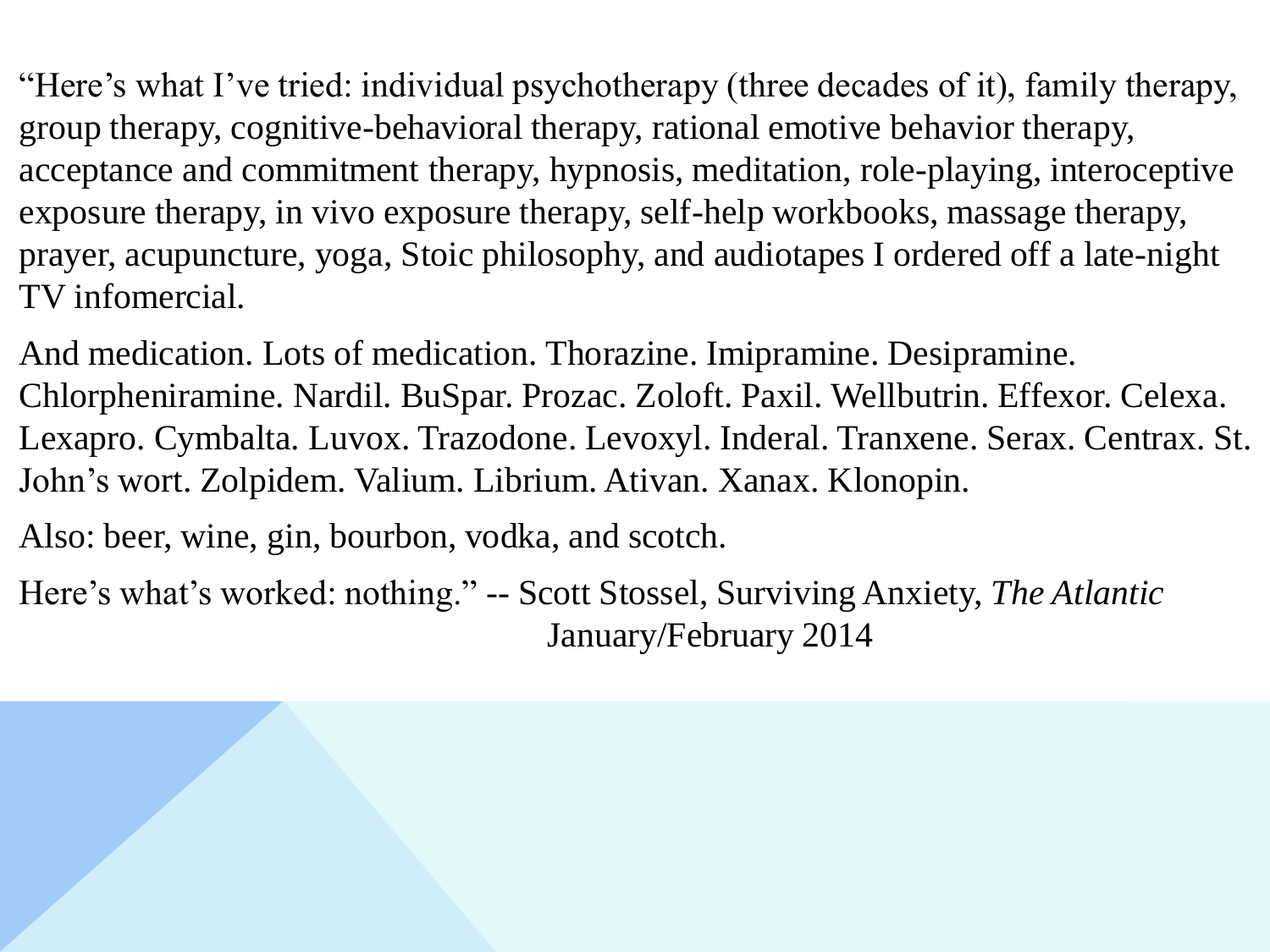### PREVALENCE AND COMORBIDITY

- 40 million adults in the U.S. suffer from an anxiety disorder (NIMH)
- More than half of people with one anxiety disorder have another anxiety disorder (Brown et al., 2001)
- Among individuals who attempt suicide, 70% have an anxiety disorder (Nepon, Belik, Bolton, & Sareen, 2010)
- Major Depressive Disorder affects approximately 14.8 million adults
- Nearly half of the people who have a major depressive episode will also have an anxiety disorder (e.g. Reiger et al.. 1998)
- In BPD populations, lifetime prevalence of depression occurs in as many as 83% and anxiety disorders occur in as many as 88%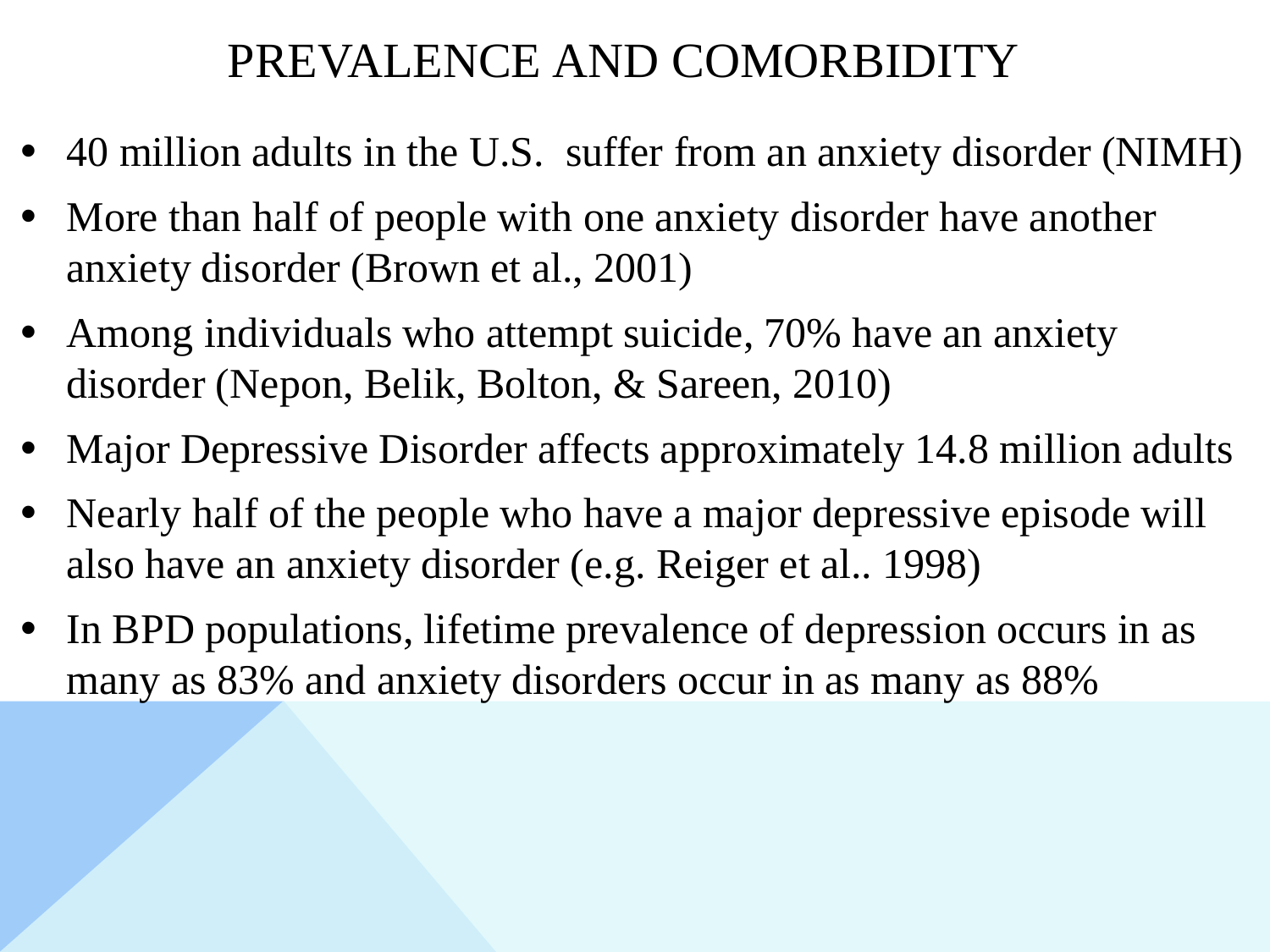## CURRENT CONCEPTUALIZATIONS

- Depression and anxiety share common factors (e.g. Fairholme, 2010)
- Research in affective science suggests moving toward examining broader shared constructs (e.g. Brown & Barlow, 2009)
- Common process =emotion dysregulation
- Empirically supported treatments target emotion regulation
- The mechanism of change in DBT
- is reducing ineffective actions

associated with dysregulated emotions.

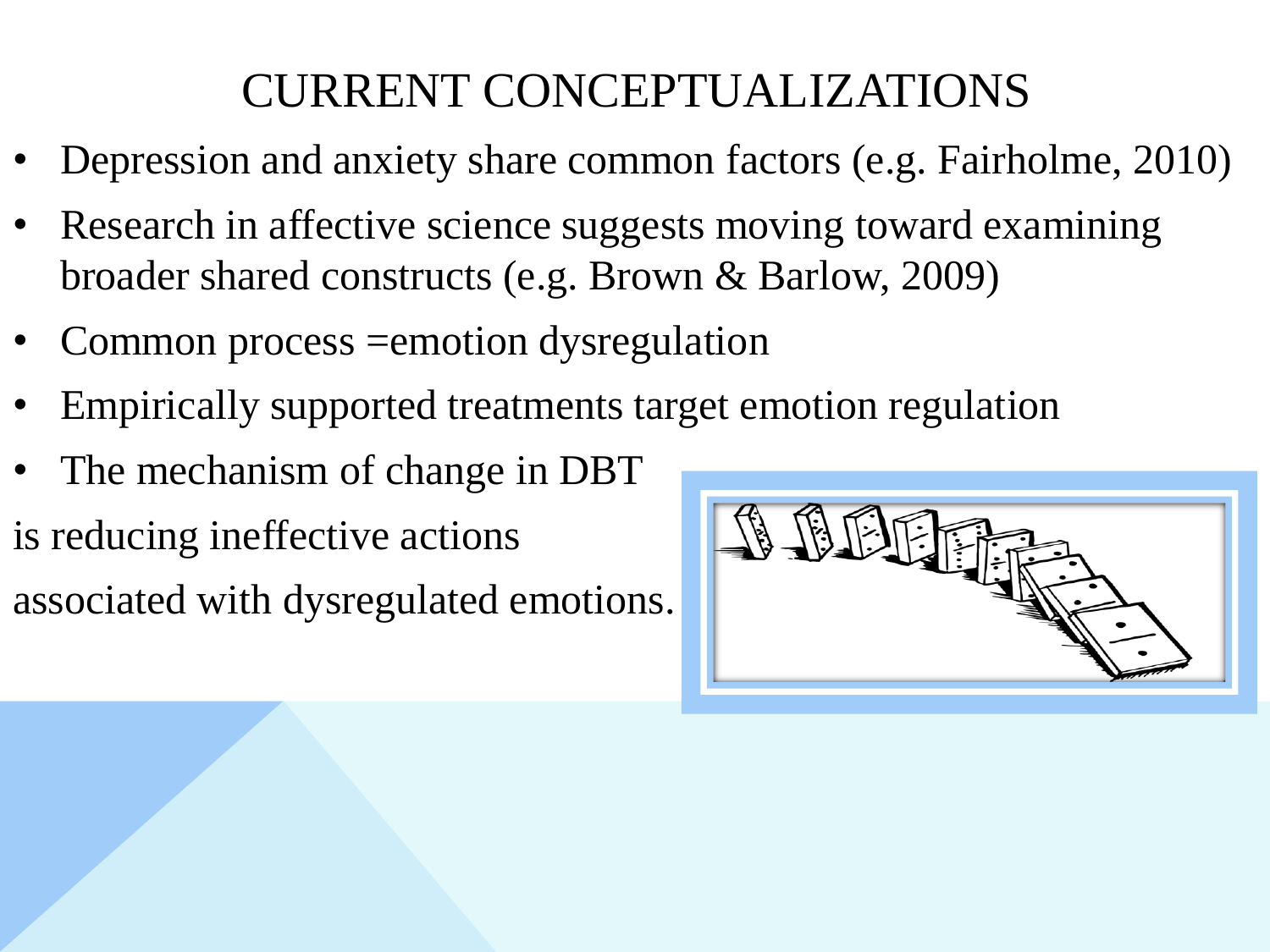## WHAT MIGHT BE GETTING US STUCK?

- Problematic expectations-on both sides!
- Poor therapeutic alliance
- Premature dropout
- Patient hopelessness/low motivation
- Lack of generalization to real world
- Therapist burnout
- Too many problems to juggle

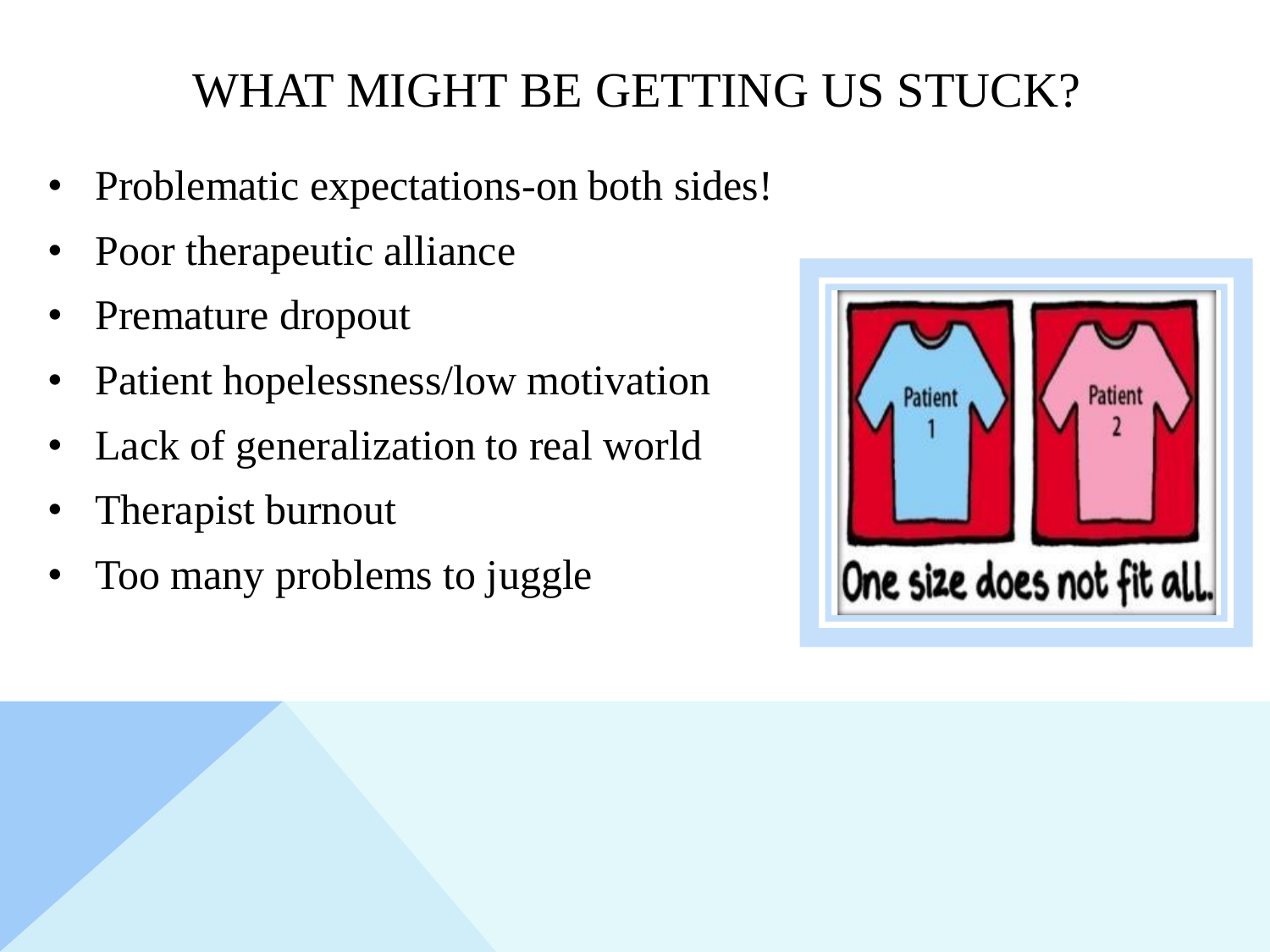### GOALS FOR TODAY

- 1. Increase familiarity with Dialectical Behavior Therapy (DBT)
- 2. Target potential stuck points using DBT principles
- 3. Learn at least 5 DBT strategies to employ with your clients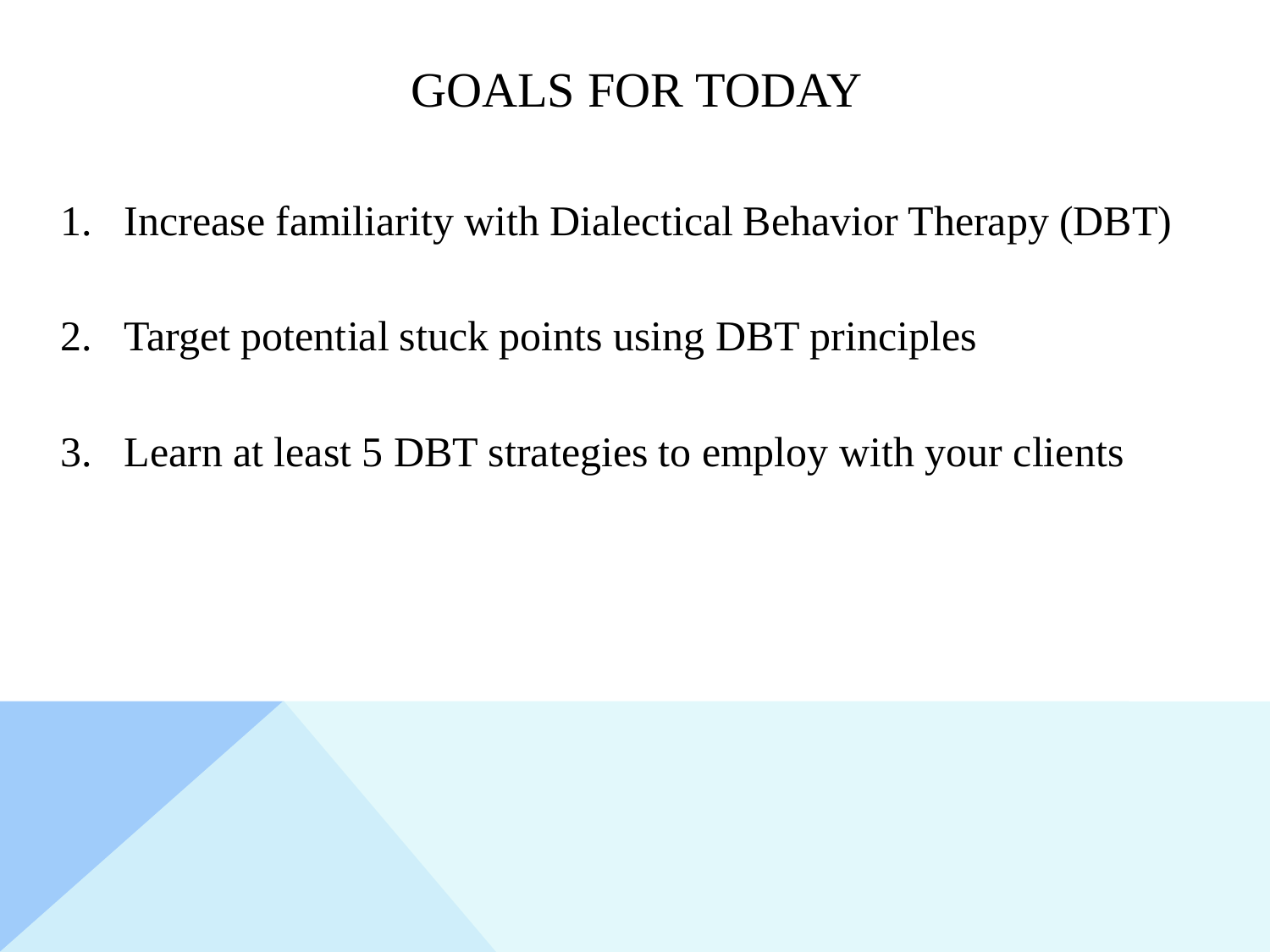### OVERVIEW OF DIALECTICAL BEHAVIOR THERAPY

Comprehensive DBT includes:

1. skills training

- 2. individual therapy
- 3. coaching calls
- 4. team meetings

These components aim to:

- 1. enhance clients capabilities
- 2. structure the environment to support the client
- 3. generalize client gains

4. heighten therapist motivation and competence \*DBT is principle-based, not protocol- based\*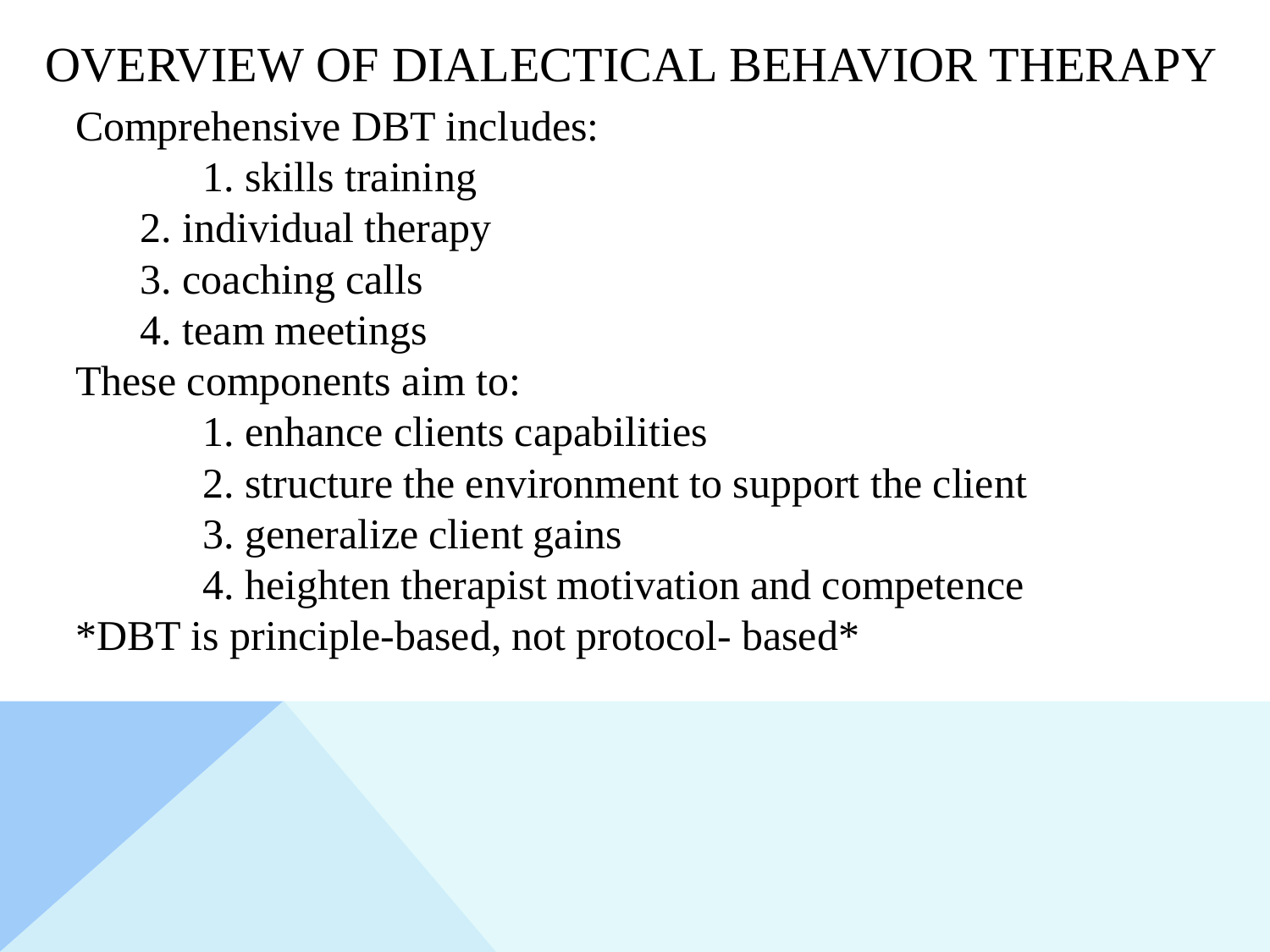### EFFICACY OF DBT COMPONENTS BEYOND BPD

- Bulimia nervosa and binge eating disorder (e.g. Hill, Craighead, & Safer, 2011)
- ADHD (Hesslinger, 2002)
- Treatment resistant depression (Lynch et al., 2000, 2003; Harley, Sprich, Safren, & Jacobo, 2008)
- Depression in the elderly (DBT+MED) (Lynch, Morse, Mendelson, & Robins, 2003)
- Post-traumatic stress disorder (Bohus et al., 2013)
- DBT-enhanced habit reversal for trichotillomania (Keuthen et al., 2011)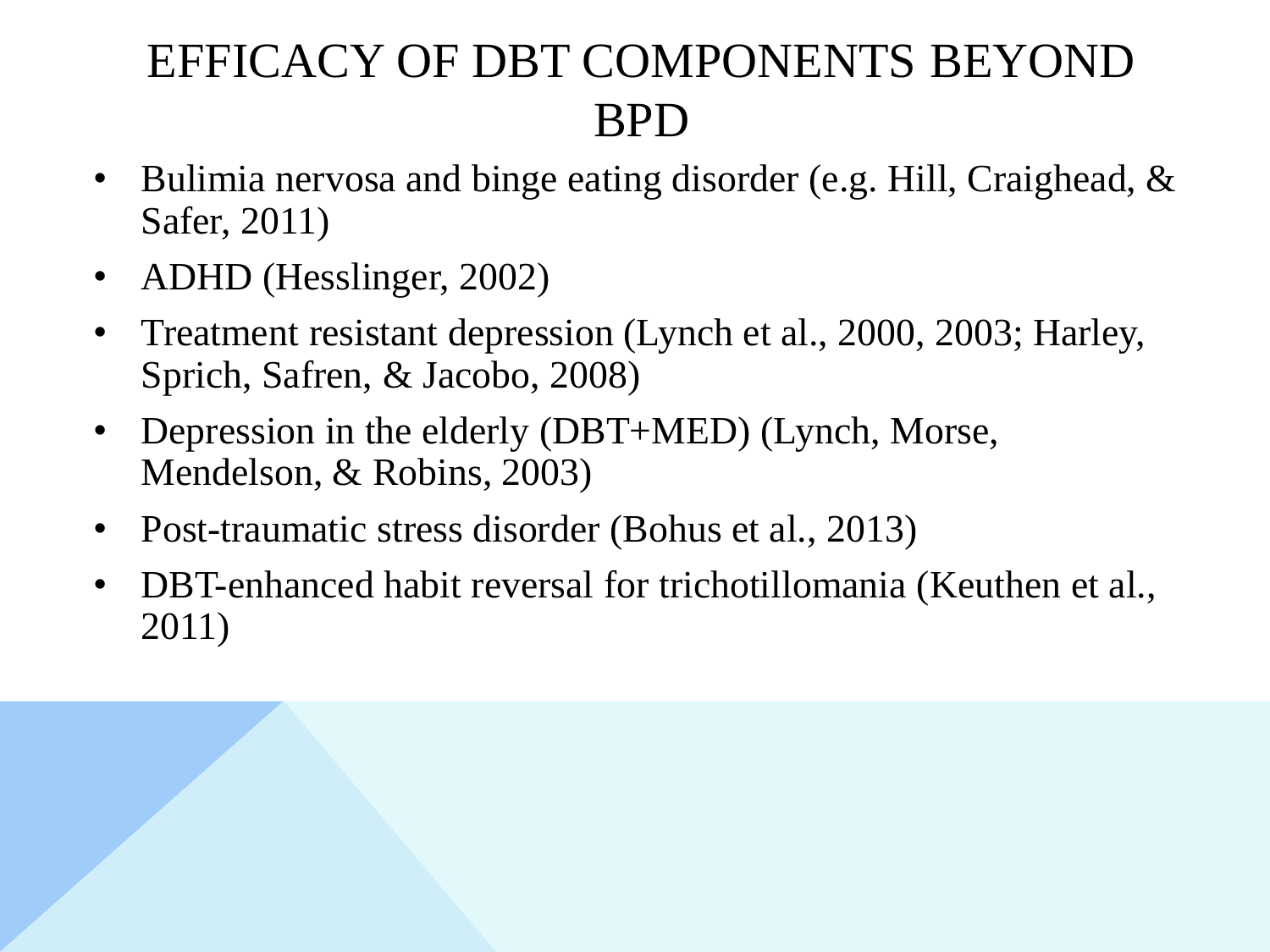### DBT FOR DEPRESSION

- 34 depressed adults over the age of 60 (M age =66.0, S.D= 5.0) recruited from the Clinical Research Center for the Study of Depression in Late Life at Duke
- Participants were randomly assigned to either an antidepressant condition (MED) or medication + 14 weeks of DBT skills training  $+$ 30 minutes/week DBT phone coaching
- At post-treatment, 71% of MED+ DBT patients were in remission at post-treatment compared to 47% of MED alone patients.
- At a 6-month follow-up, 75% of MED+DBT patients were in remission compared to only 31% of MED patients.

(Lynch, Cheavens, Cukrowicz, Thorp, Bronner, & Beyer, 2007)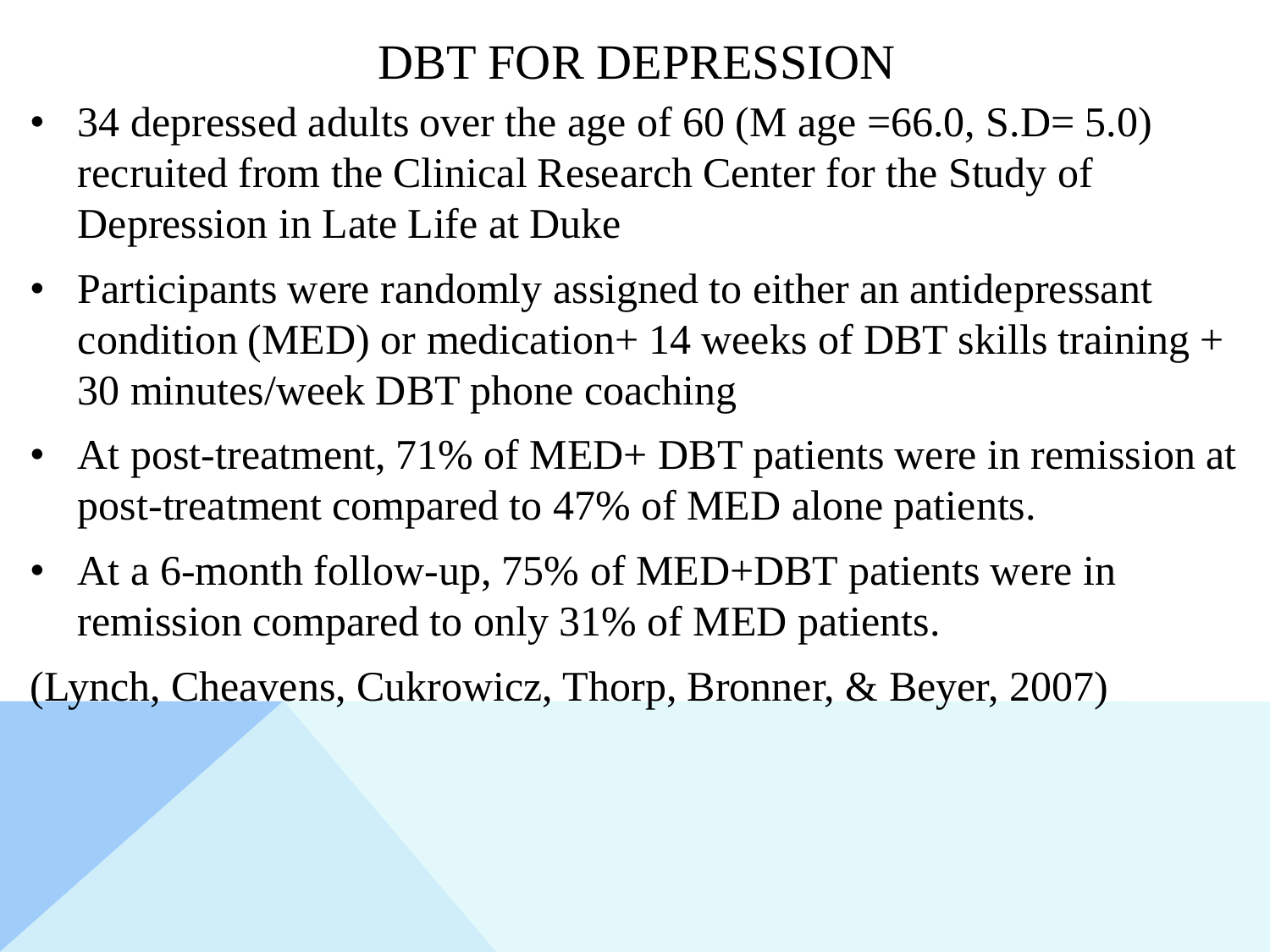## TREATMENT INNOVATIONS WE'LL COVER TODAY

- $\checkmark$  Commitment strategies
- $\checkmark$  Validation
- $\checkmark$  Concrete skill instructions in distress tolerance and emotion regulation
- $\checkmark$  Extensive self-monitoring of emotions and skills

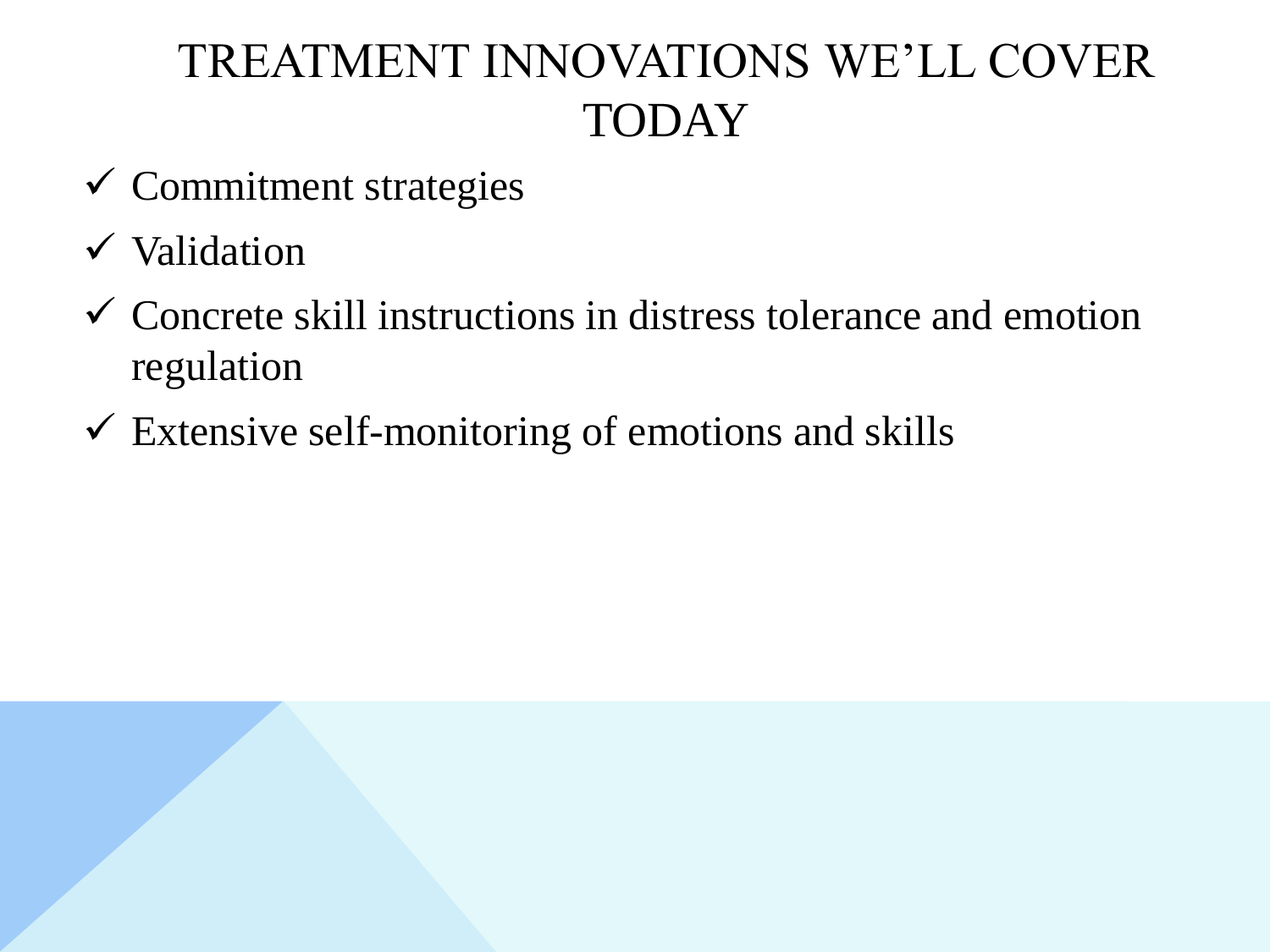#### DIFFERENTIATING

#### B E HAVIOR THE RAPIES

- Exposure and response prevention
- Skills training
- Reinforcement
- **Cognitive** restructuring/distancing

DBT

- Commitment strategies
- Validation as a skill set
- Mindfulness as a set of skills- e.g. wise mind, participate
- Dialectical focus
- Emotion regulation and opposite action skills
- Distress tolerance skills
- High therapist self-disclosure
- Telephone consultation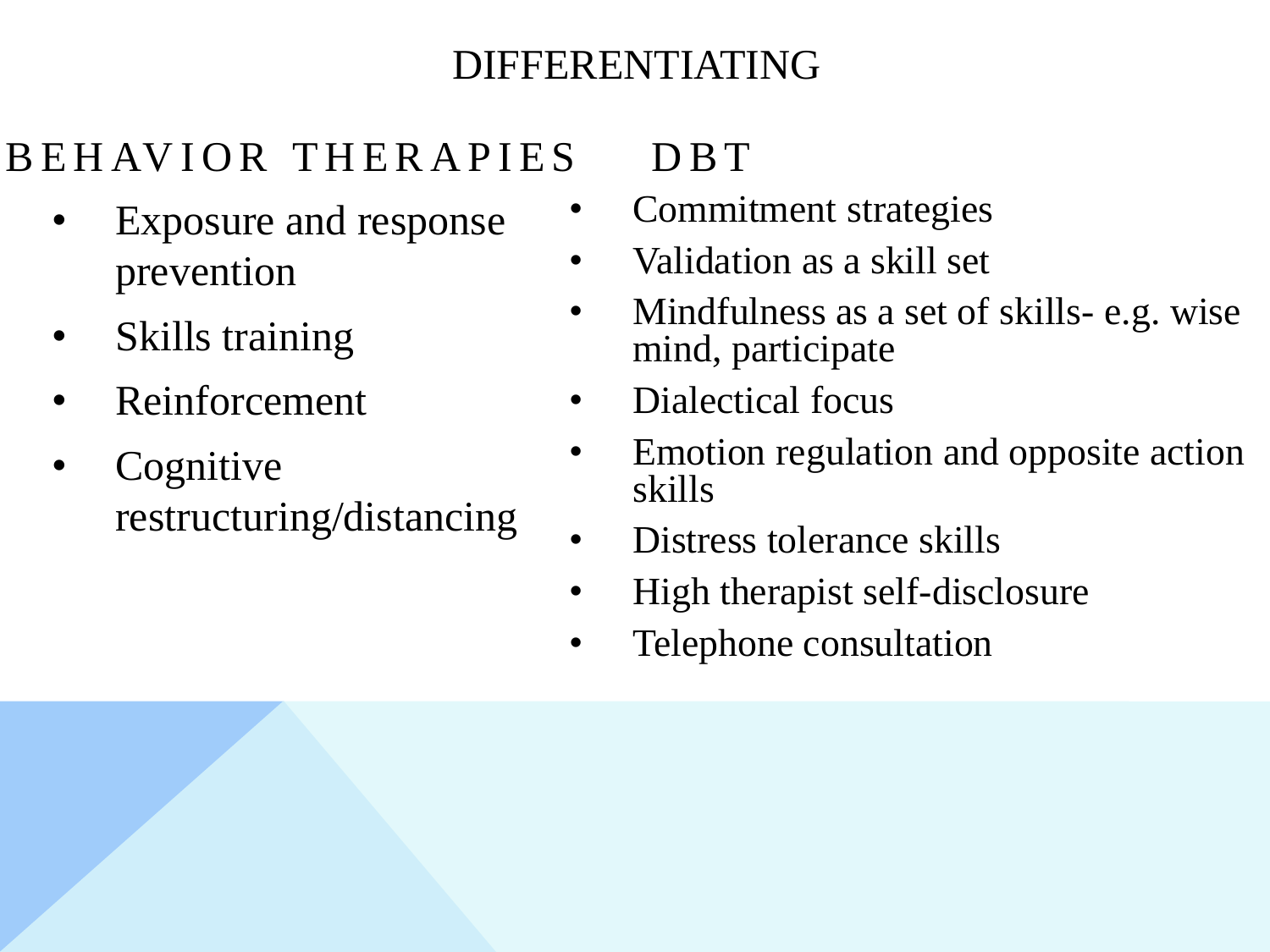#### DBT ASSUMPTIONS

#### A BOUT THERAPY

- The most caring thing a therapist can do is to help bring patients closer to their ultimate goals
- Clarity, precision, and compassion matter
- Principles of behavior affect both therapists and clients-they are universal
- The therapeutic relationship is a real relationship between equals

### A BOUT PATIENTS

- Patients are doing the best they can (and cannot fail in therapy)
- Patients want to improve
- Patients need to do better, try harder, be more motivated
- Patients may not have caused their problems, but need to solve them
- Patients must learn new behaviors in all relevant contexts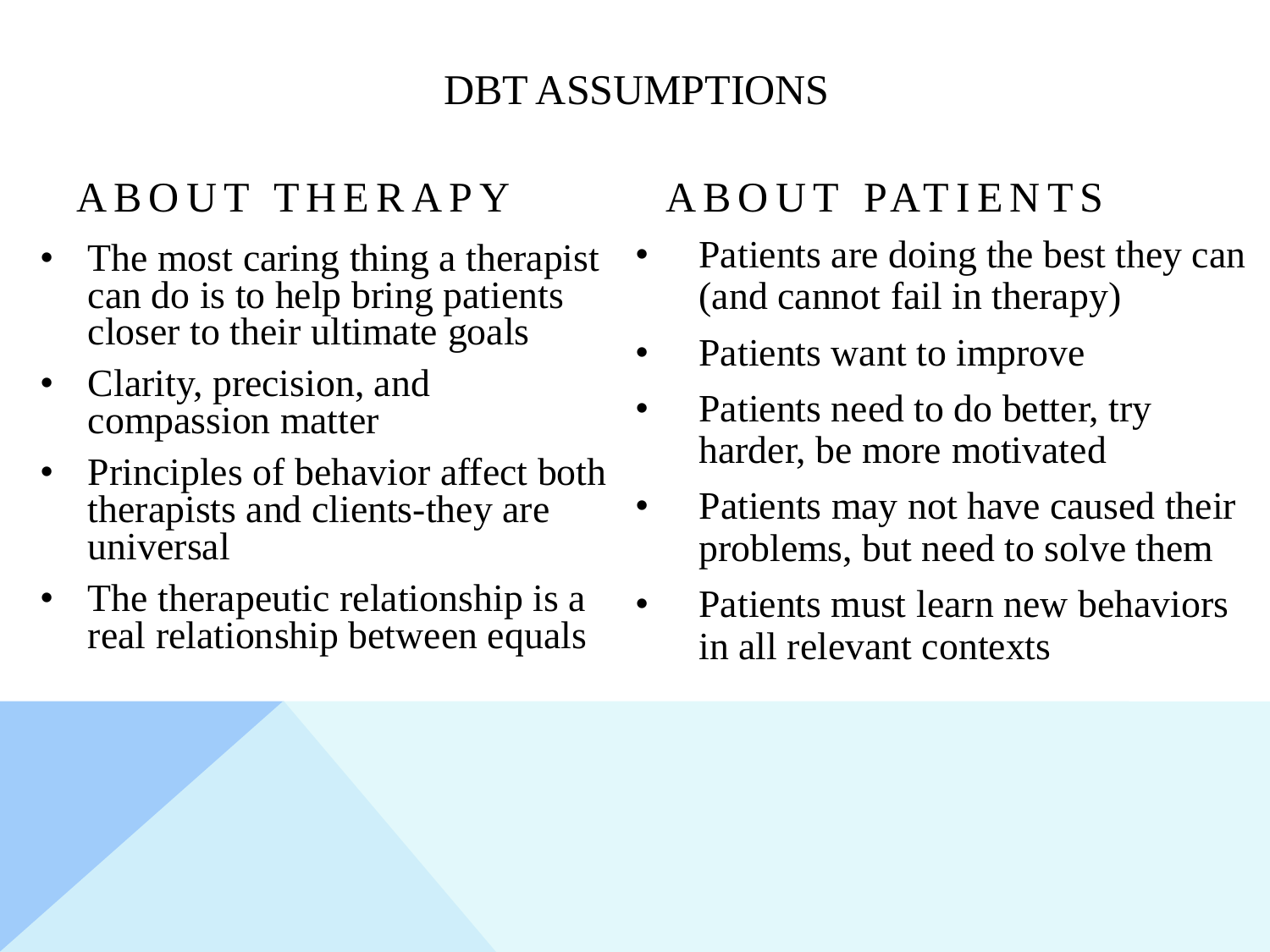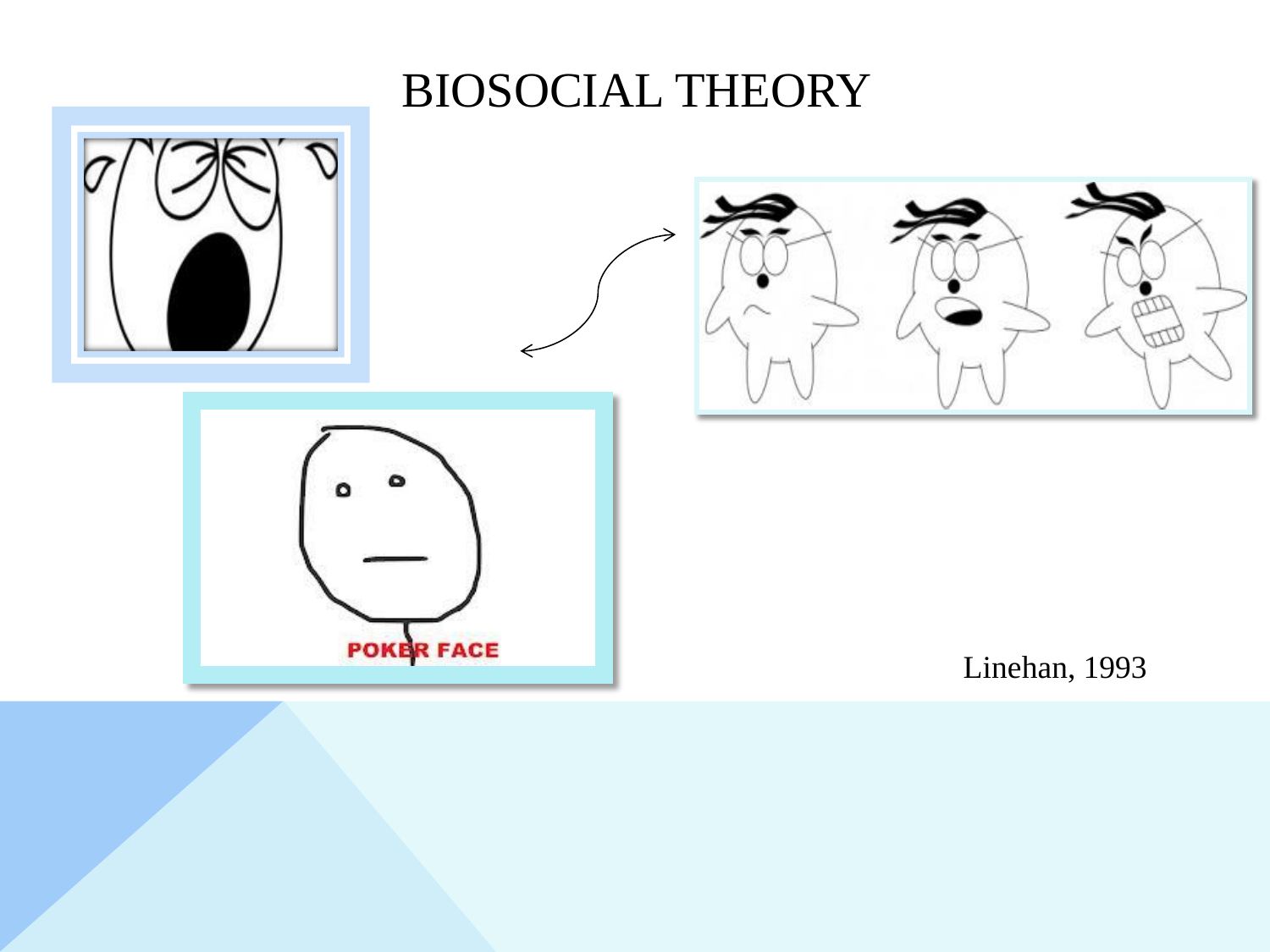#### THE BIOSOCIAL MODEL FOR DISORDERS OF OVER **CONTROL**



Lynch, Hempel, Dunkley, 2014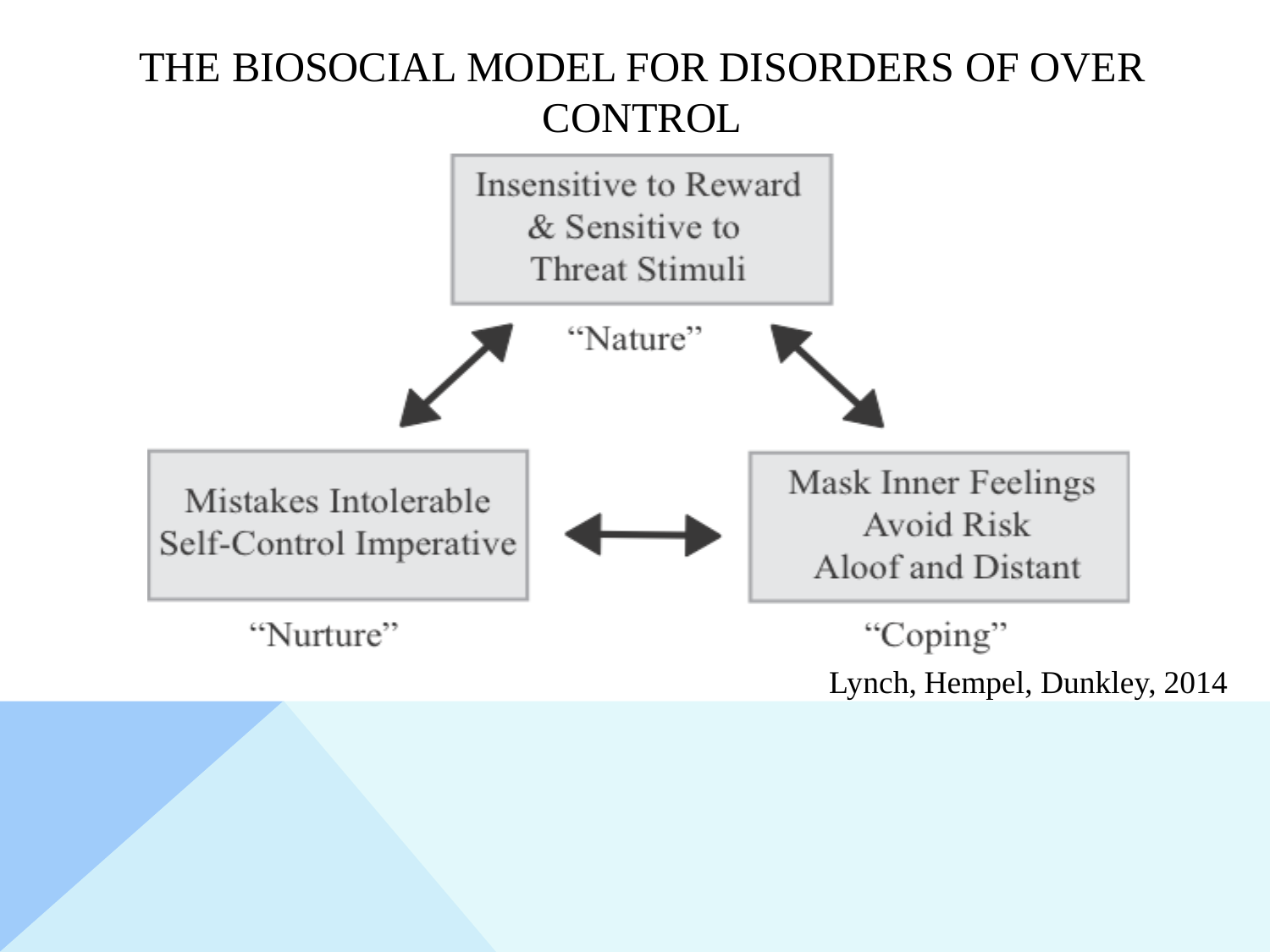#### CASE EXAMPLES

"Allison"

- At intake (November, 2013, BDI 35, BAI 56) four months later-BDI 9, BAI 17)
- 28-year-old female, longstanding history of generalized anxiety, social anxiety, and perfectionism. Developed panic disorder and was concurrently notably depressed and on medical leave from work.

"Mark"

27-year-old male, long standing history of GAD, BDD, social anxiety, MDD, OCPD, and physical pain. Presented on medical leave, referred to me from prescribing psychiatrist to target SI.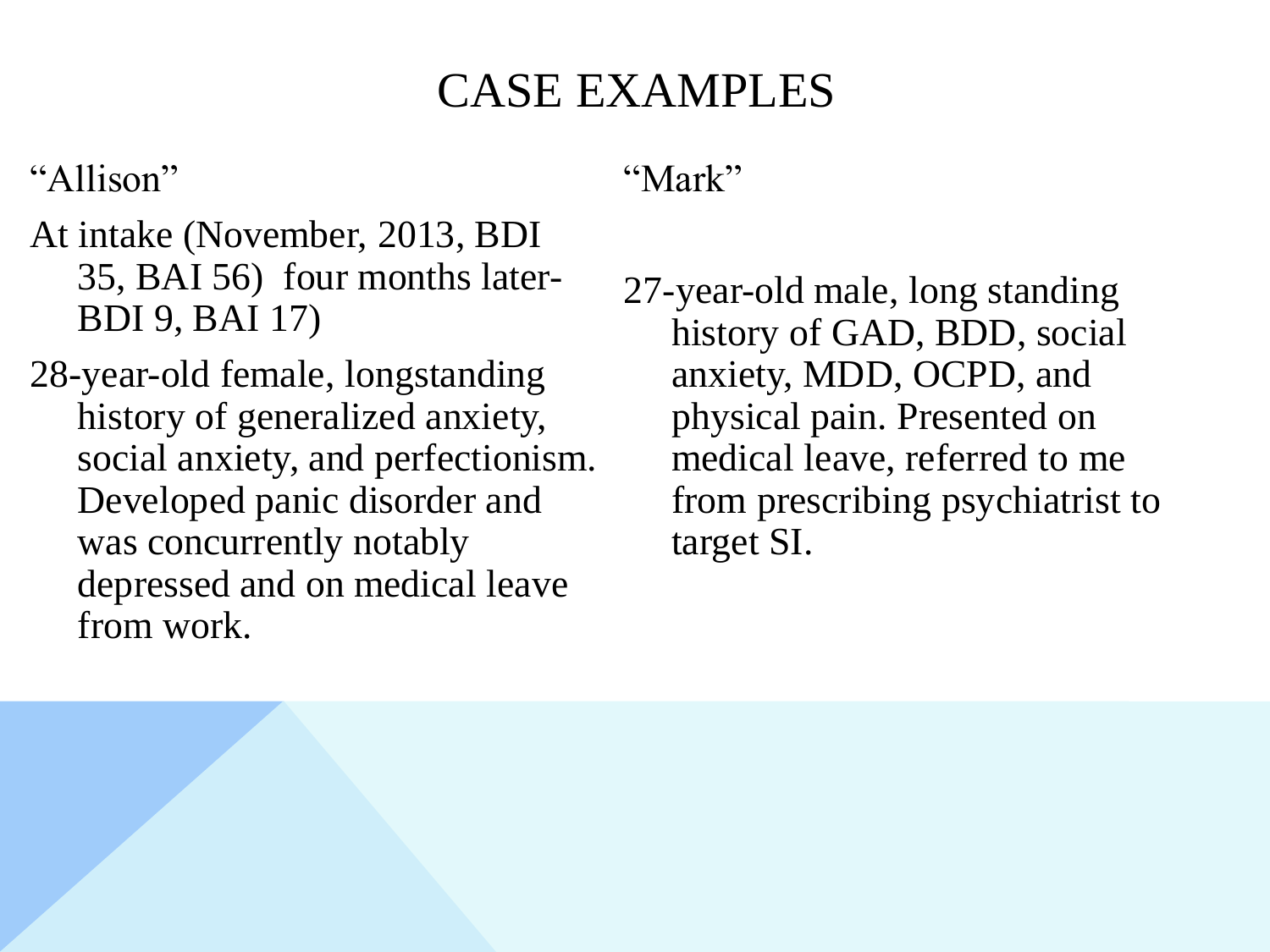#### BEHAVIOR THERAPY

- Change your thinking and your behavior  $\rightarrow$ Intense arousal, sense of invalidation
- What happens to the therapeutic relationship?

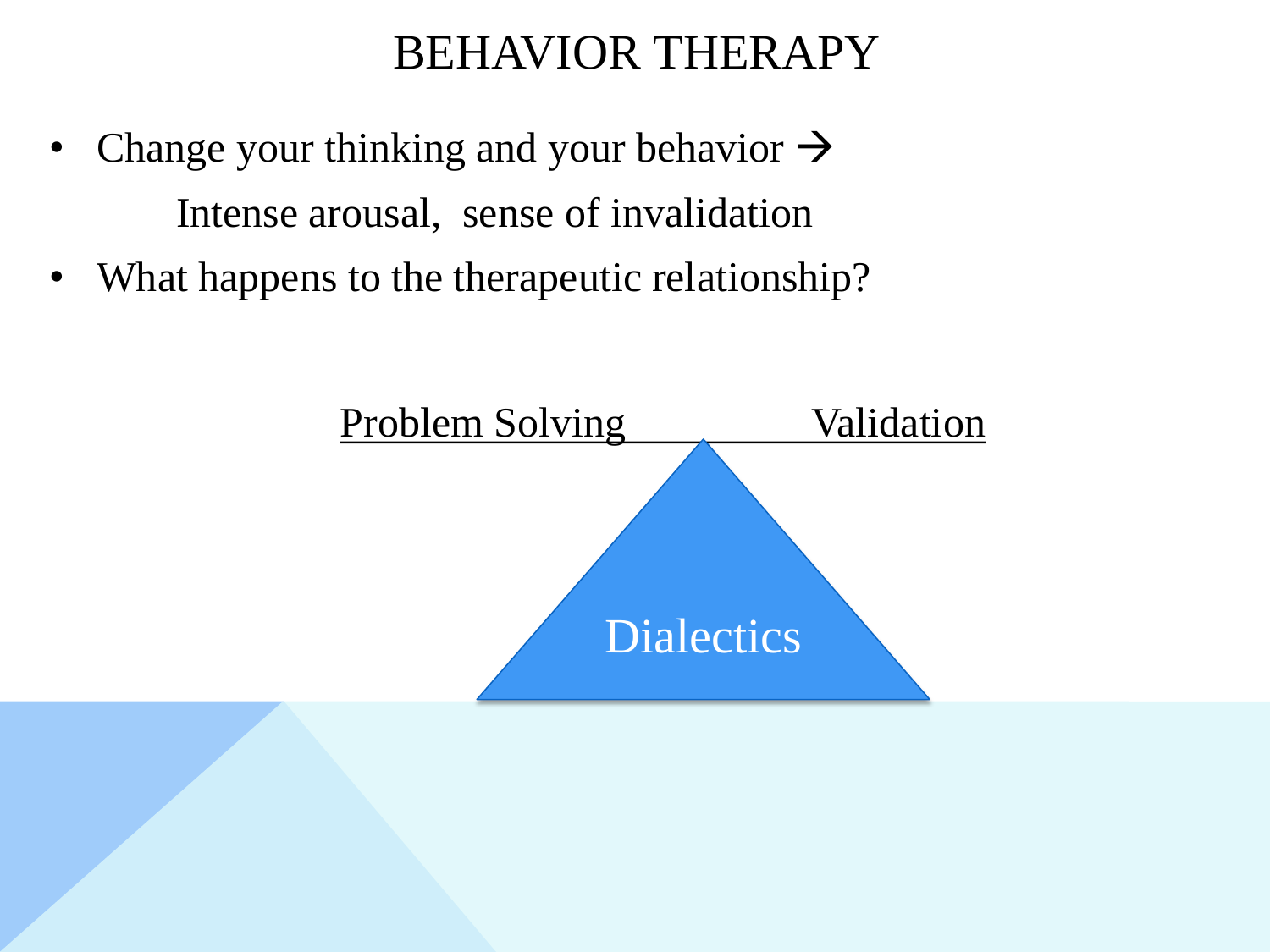### DIALECTICAL PHILOSOPHY

• According to Hegel, truth as a process that develops when opposing,

valid positions integrate into a finer truth…

- Assumption there is no single truth.
- Effective use of dialectical strategies allow a provider to circumvent

a rigid argument, allowing a client to move towards goals.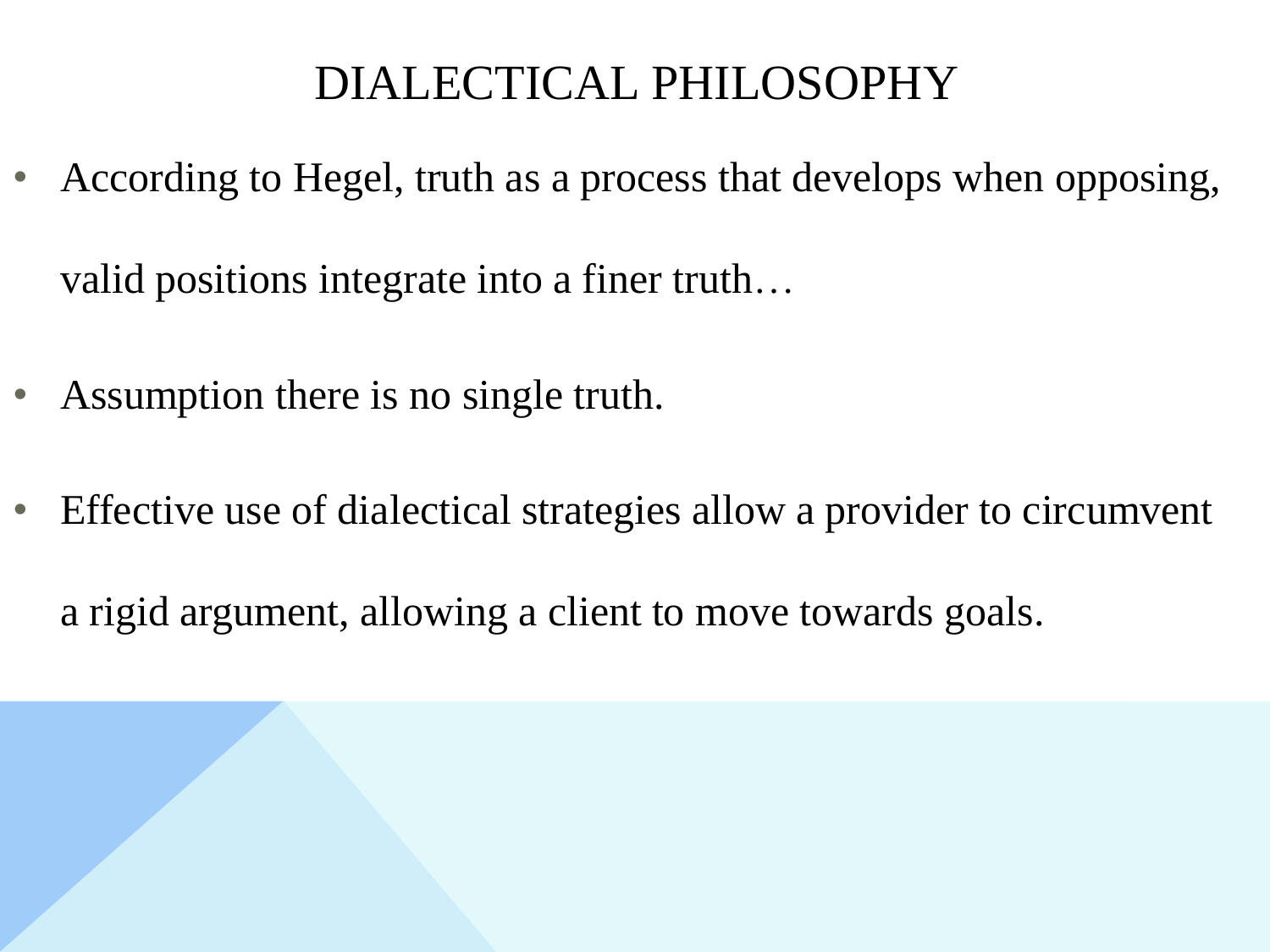## DIALECTICS IN DBT

- Dialectics is both a theory and a stylistic approach aimed to target dichotomous tendencies.
- Example of dialectical assumption in DBT: Clients are doing the best they can and they need to do better…
- The need to simultaneously accept and change
- Dialectical philosophy also addresses a system as a whole
- DBT aims to treat whole patient rather than just the disorder. Also whole emotion system is targeted- all elements seen as interrelated.

Linehan, 1993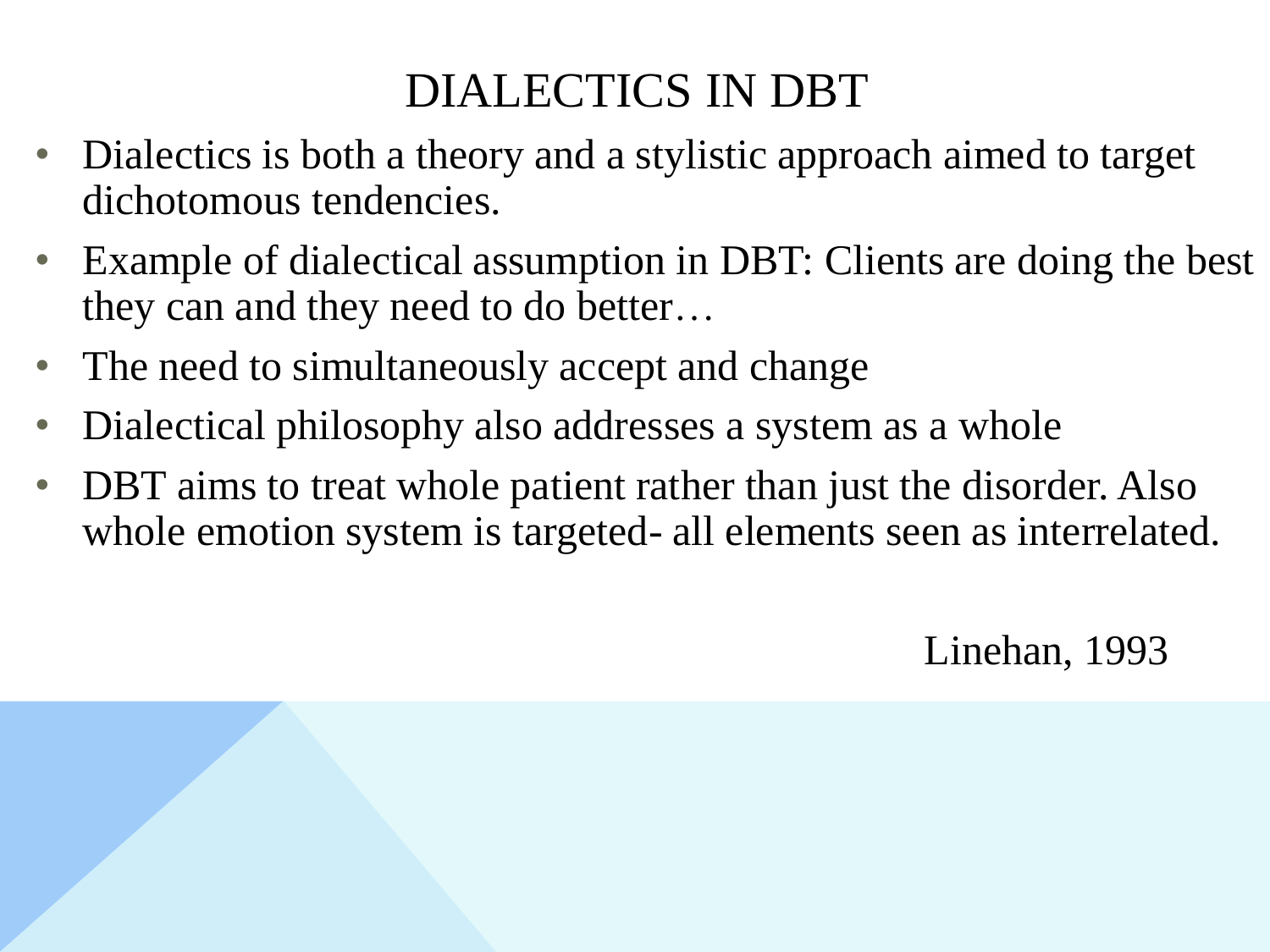## ORIENTATION

- Ultimate treatment aim: • "A life worth living"
- Informed consent to treatment/ shared agreement on investment
- Treatment hierarchy:
	- Life threatening
	- Therapy interfering
	- Quality of life-interfering



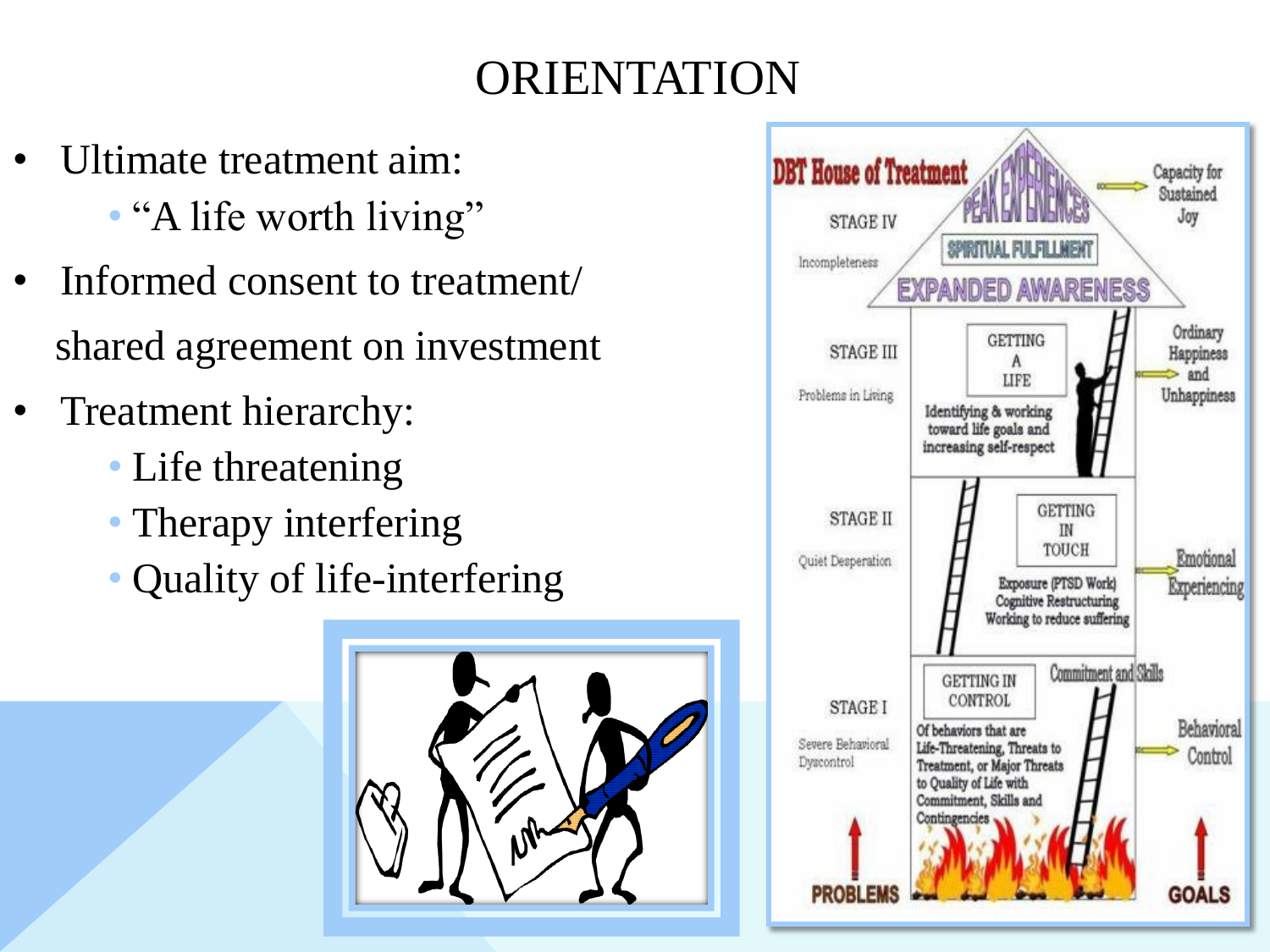## COMMITMENT STRATEGIES

- 1. Evaluating the pros and cons of making a change
- 2. "Foot in the door/Door in the face"
- 3. Connecting present commitments to previous commitments
- 4. Underscoring freedom to choose and the absence of alternatives
- 5. Shaping
- 6. Cheerleading
- 7. Devil's advocate
- 8. Agreement on homework



Linehan, 1993, p. 286-291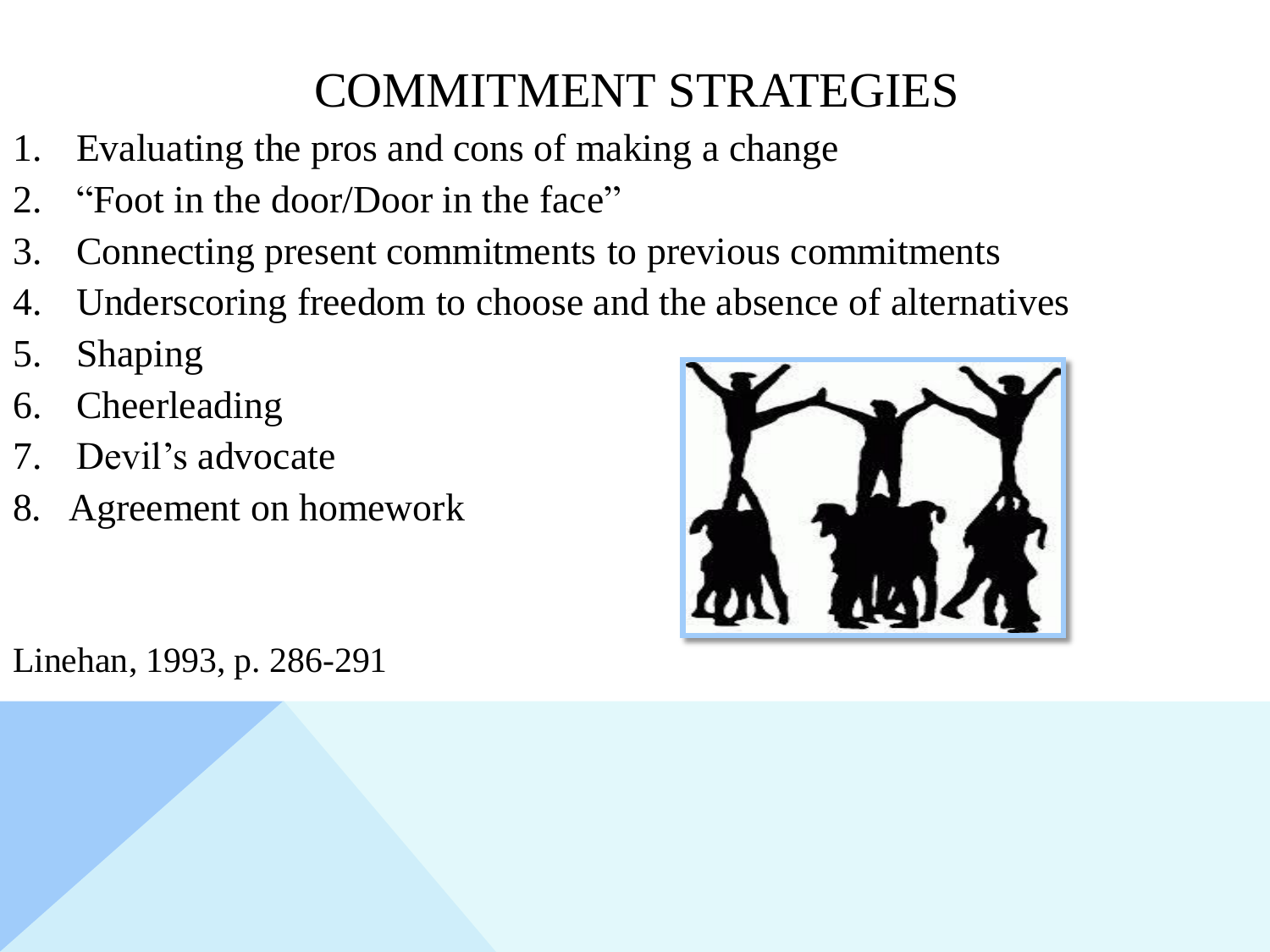### VALIDATION, DEFINED

- **"**The therapist communicates to the patient that her responses make sense and are understandable with her current life context or situation."
- "The therapist actively accepts the patient and communicates this acceptance to the patient."
- "The therapist takes the patient's responses seriously and does not discount or trivialize them"

**--**Linehan, 1993, *Cognitive Behavioral Treatment of Borderline Personality Disorder*, p. 222-223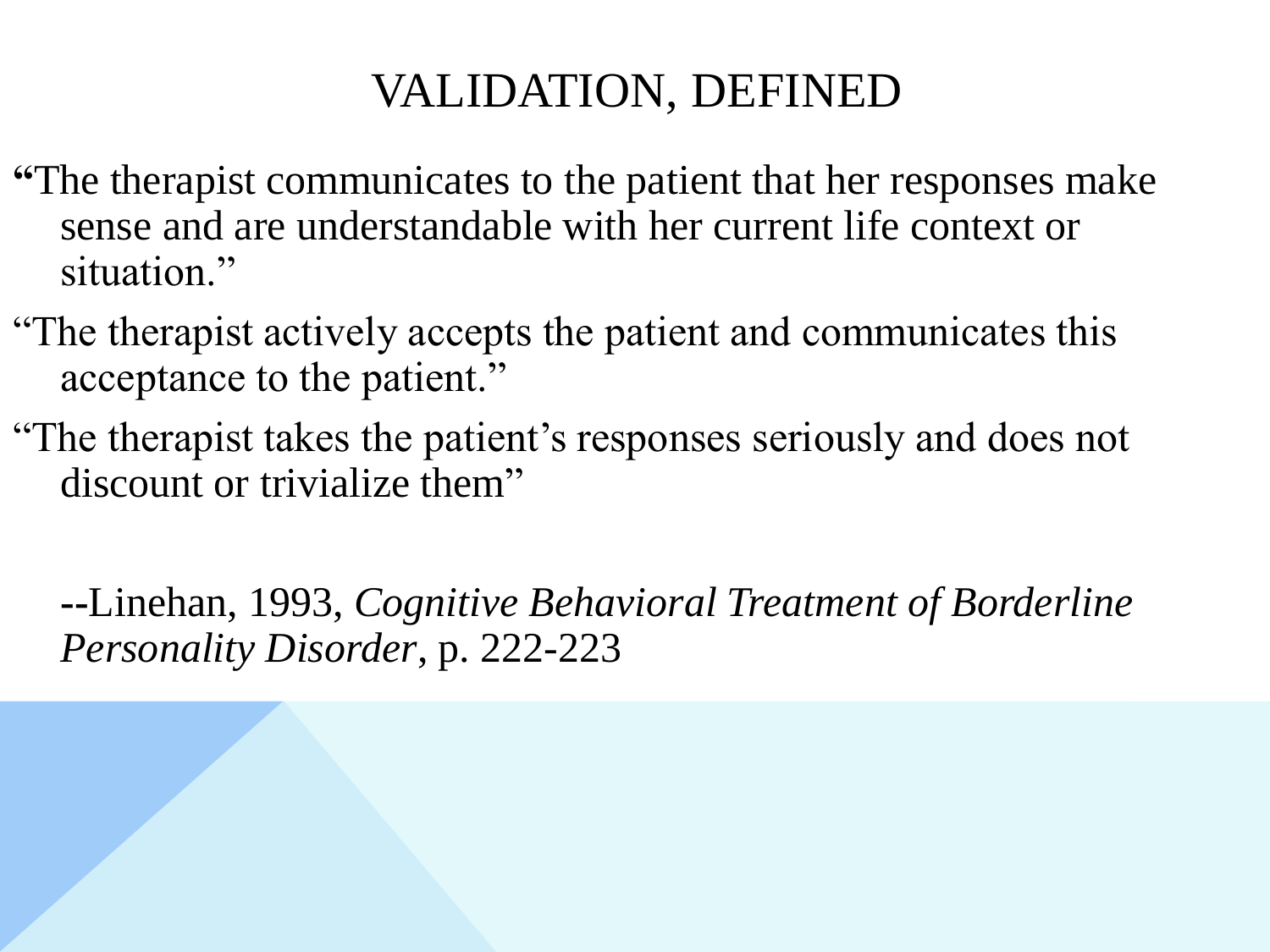### WHY VALIDATE?

- To facilitate self-validation
- To reduce emotional arousal
- To strengthen the therapeutic relationship
- To balance change
- As feedback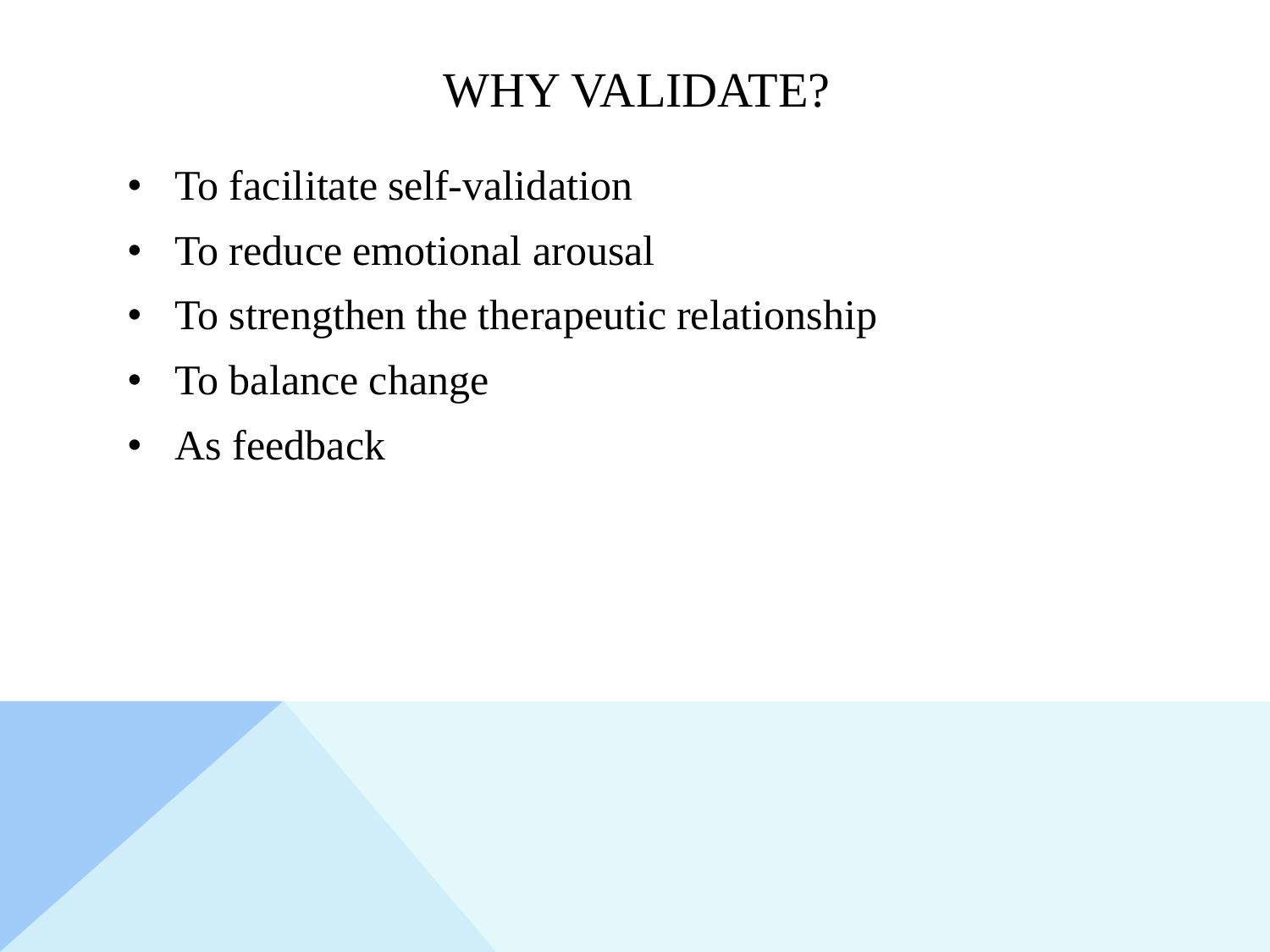### LEVELS OF VALIDATION

- 1. Staying awake- undivided listening and observing
- 2. Providing accurate reflection
- 3. Articulating the unarticulated emotions, thoughts, or behavior patterns
- 4. Validating in terms of past learn or biology
- 5. Validating in terms of present context or normative functioning
- 6. Radical genuineness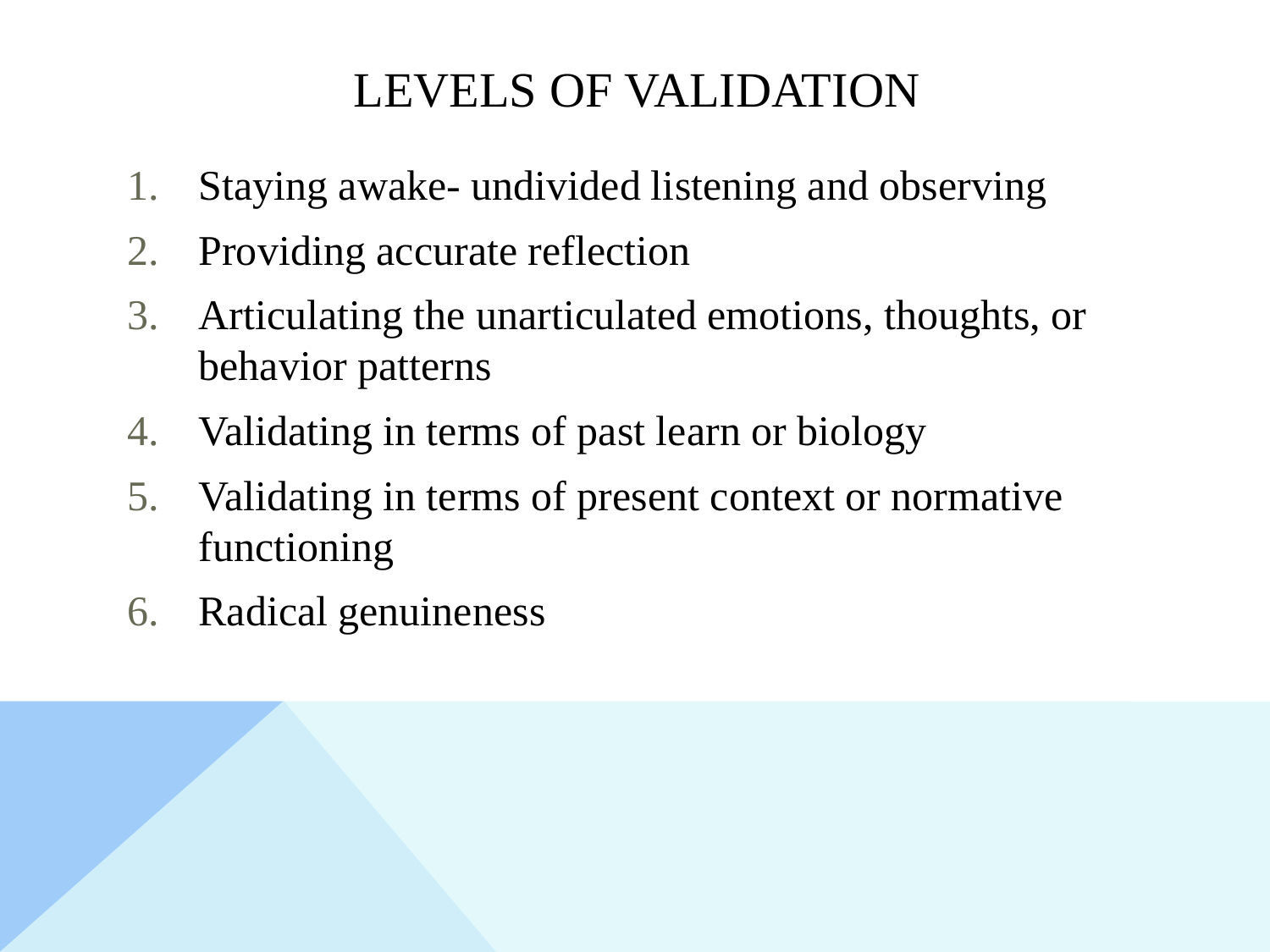### RADICAL ACCEPTANCE

"To be fully open to what is, just as it is, at this very moment…"

- Half-smiling
- Willingness
- Turning the mind
- Mindfulness of thoughts

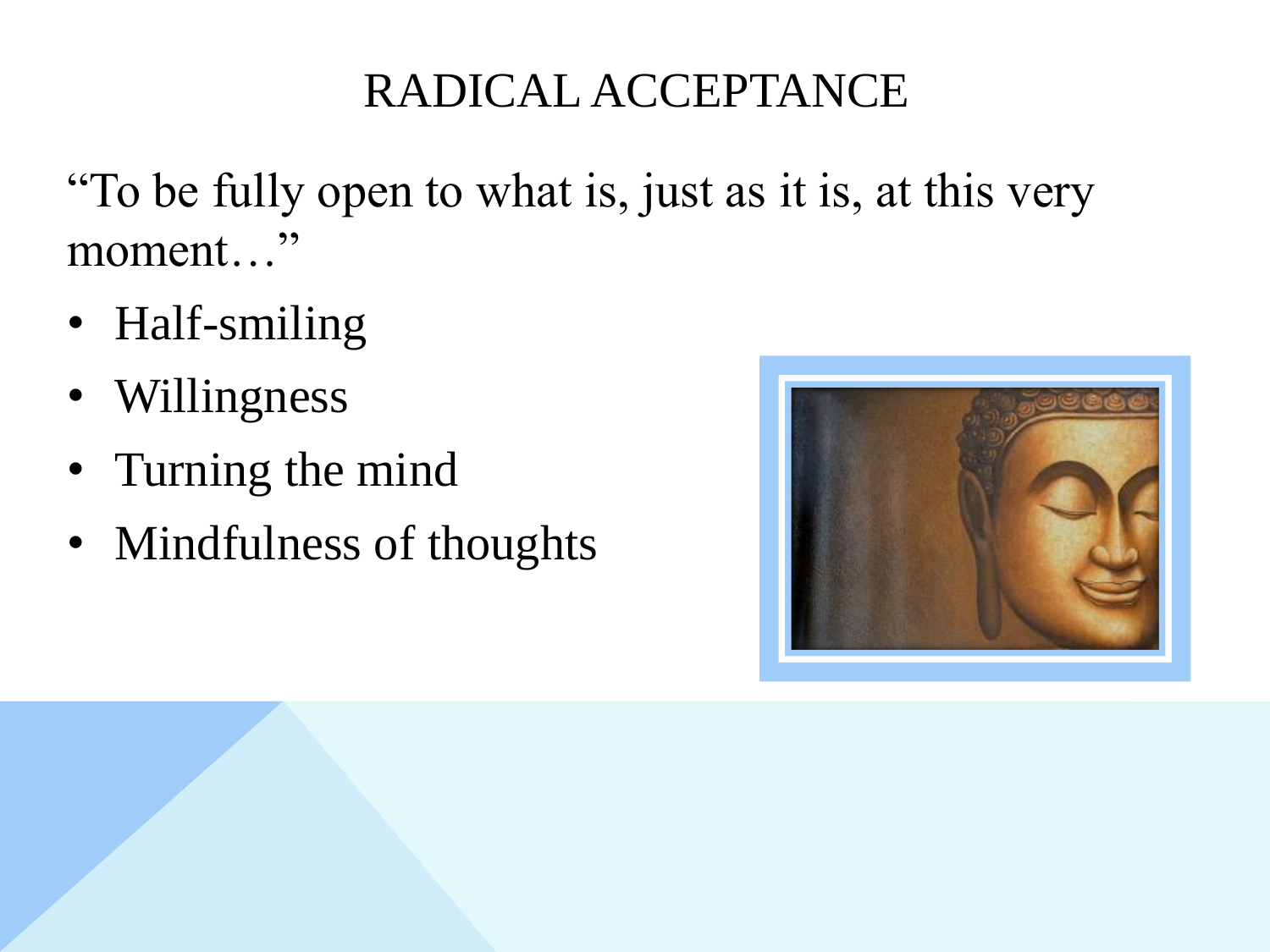### CRISIS SURVIVAL

- A pit stop, not a destination
- •Self soothing with the senses
- •Activities, contributions,

making meaning…



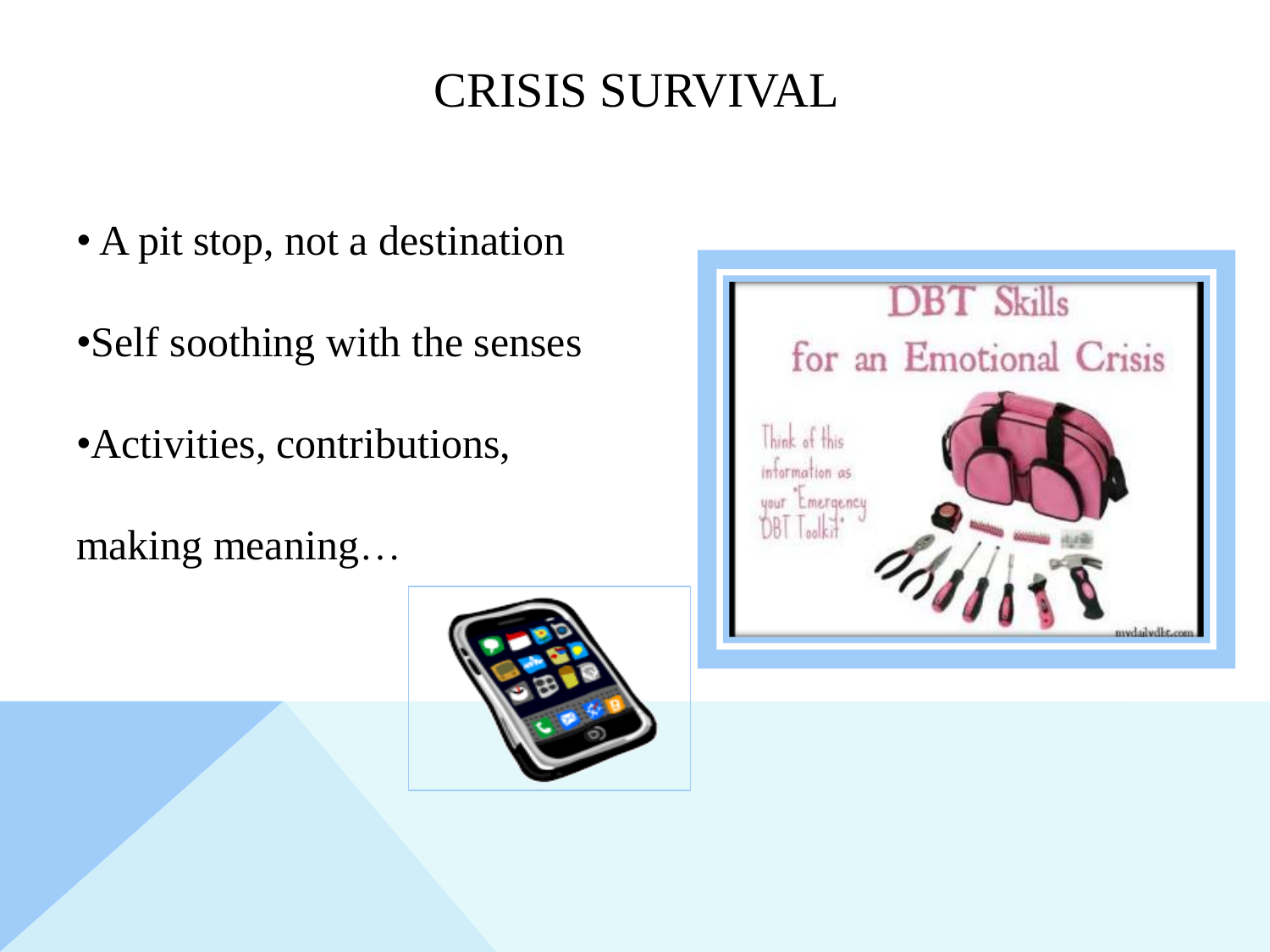### MINDFULNESS

- Present, nonjudgmental, awareness
- Includes ability to differentiate between Emotion Mind, Reason Mind, Wise Mind
- What skills: observe, describe, participate
- How: nonjudgmentally, one mindfully, effectively

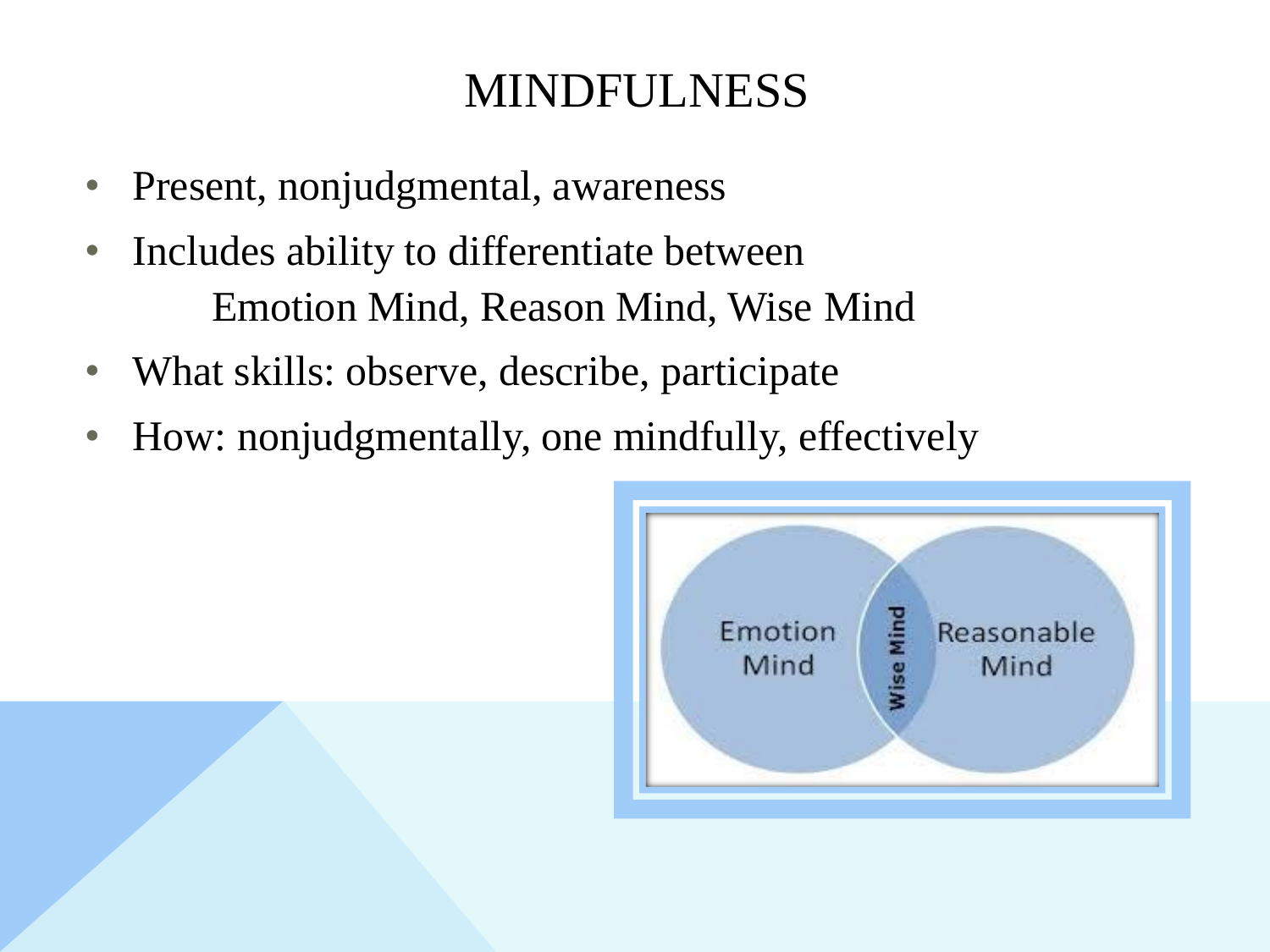### OPPOSITE ACTION

- 1. Identify emotion
- 2. Identify intensity of emotion
- 3. Is emotion justified (fit the facts) in terms of the emotion and the intensity?
- 4. Decide if you'd be willing to act opposite
- 5. Do opposite action all the way, mind and body
- $\rightarrow$  Aim is not to feel better, but to live bigger

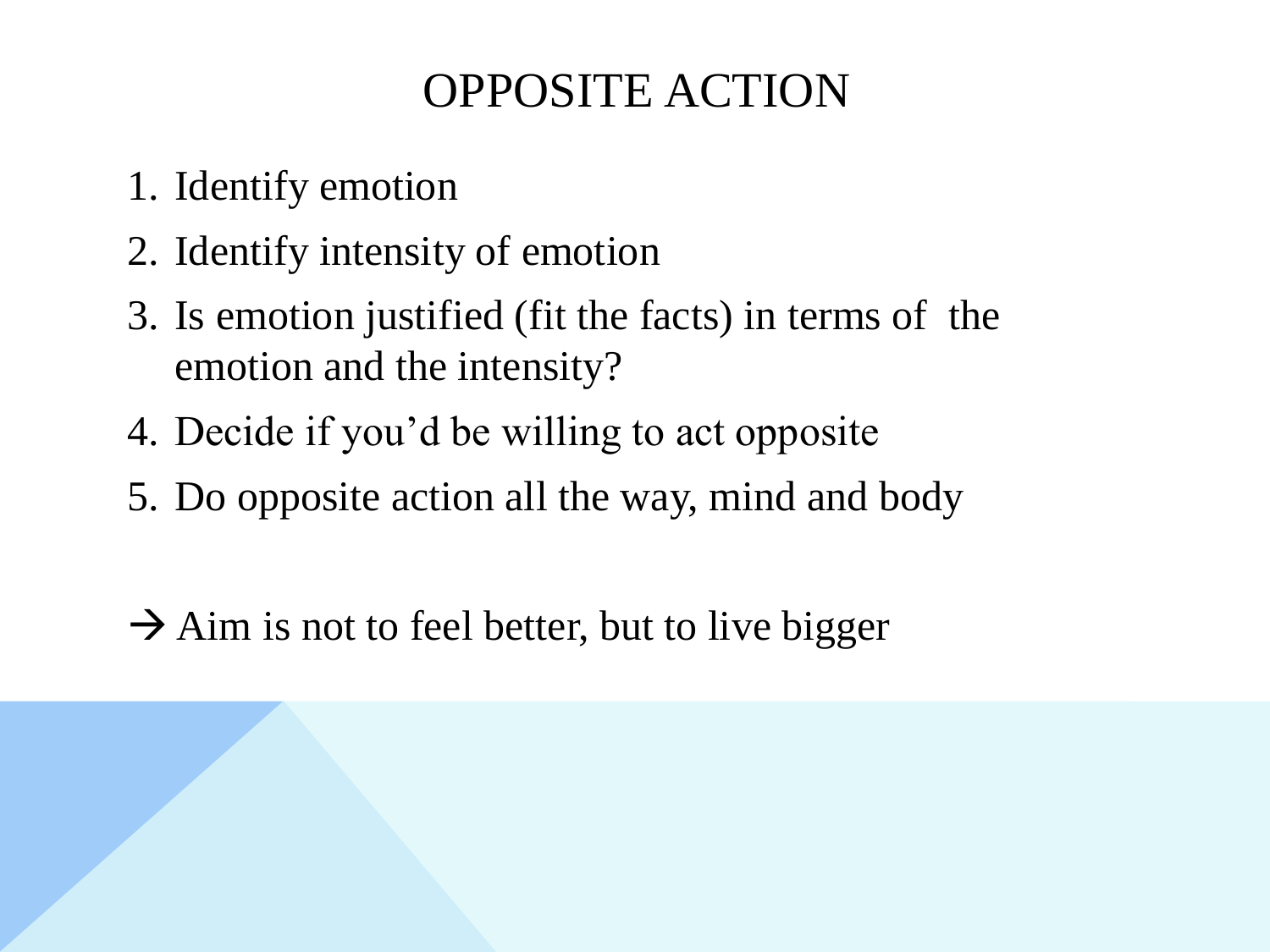## EMOTION REGULATION

- Functions of emotions
- Motivate actions
- Communicate to self
- Communicate to others
- Understand the model of emotions
- Differentiate between primary and secondary emotions
- Reduce emotional vulnerability: Avoid avoiding!
- Challenge beliefs about emotions and interpretations
- Change an emotion by acting opposite
- Values exploration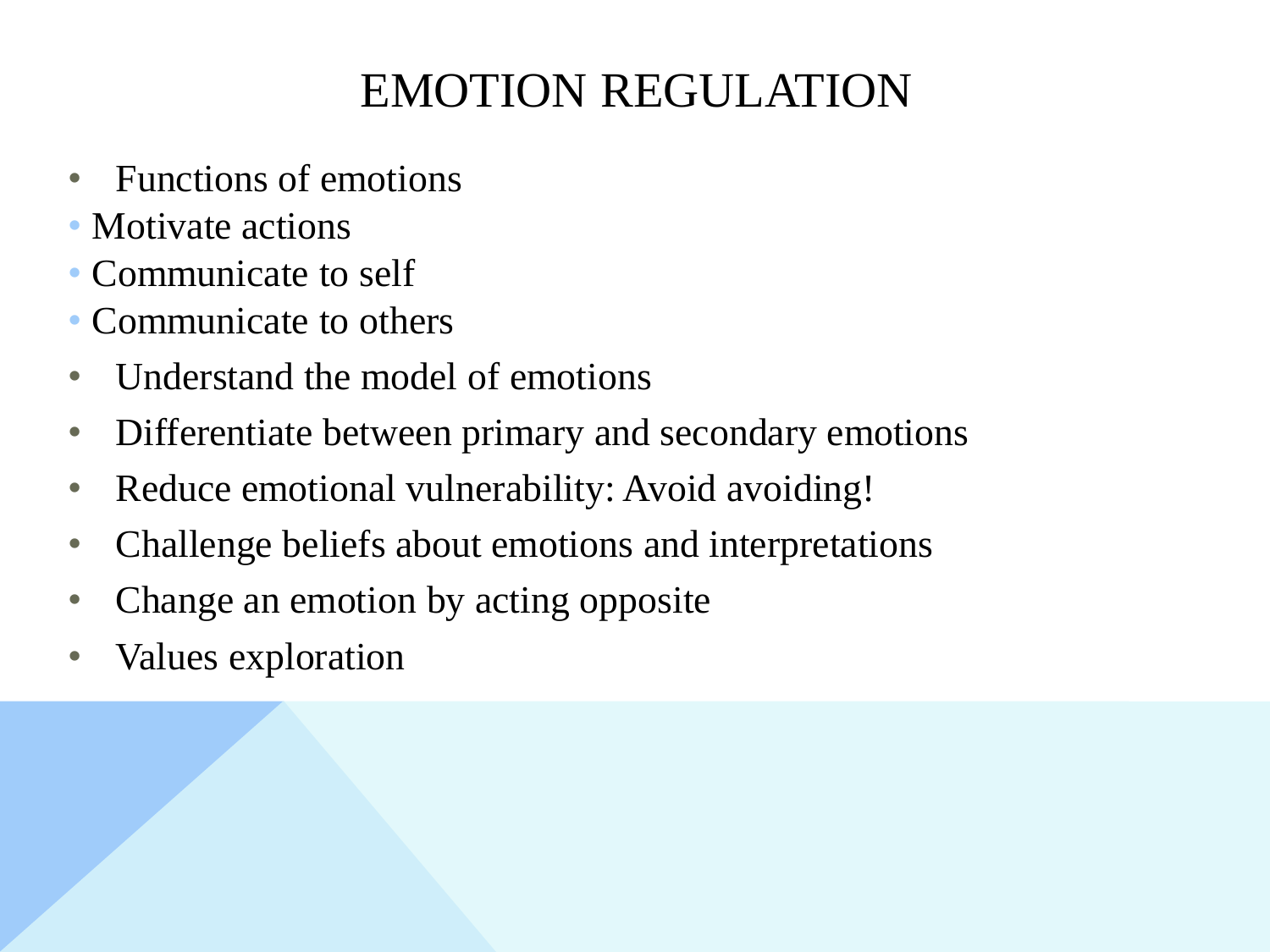### INTERPERSONAL EFFECTIVENESS

- Attend to relationships, challenge interpersonal assumptions
- Learn to make requests, say no effectively DEAR MAN GIVE FAST
- Prioritize among:
	- Objective Relationship Self respect
- Practice validation
- Learn flexibility in way in which you make requests, say no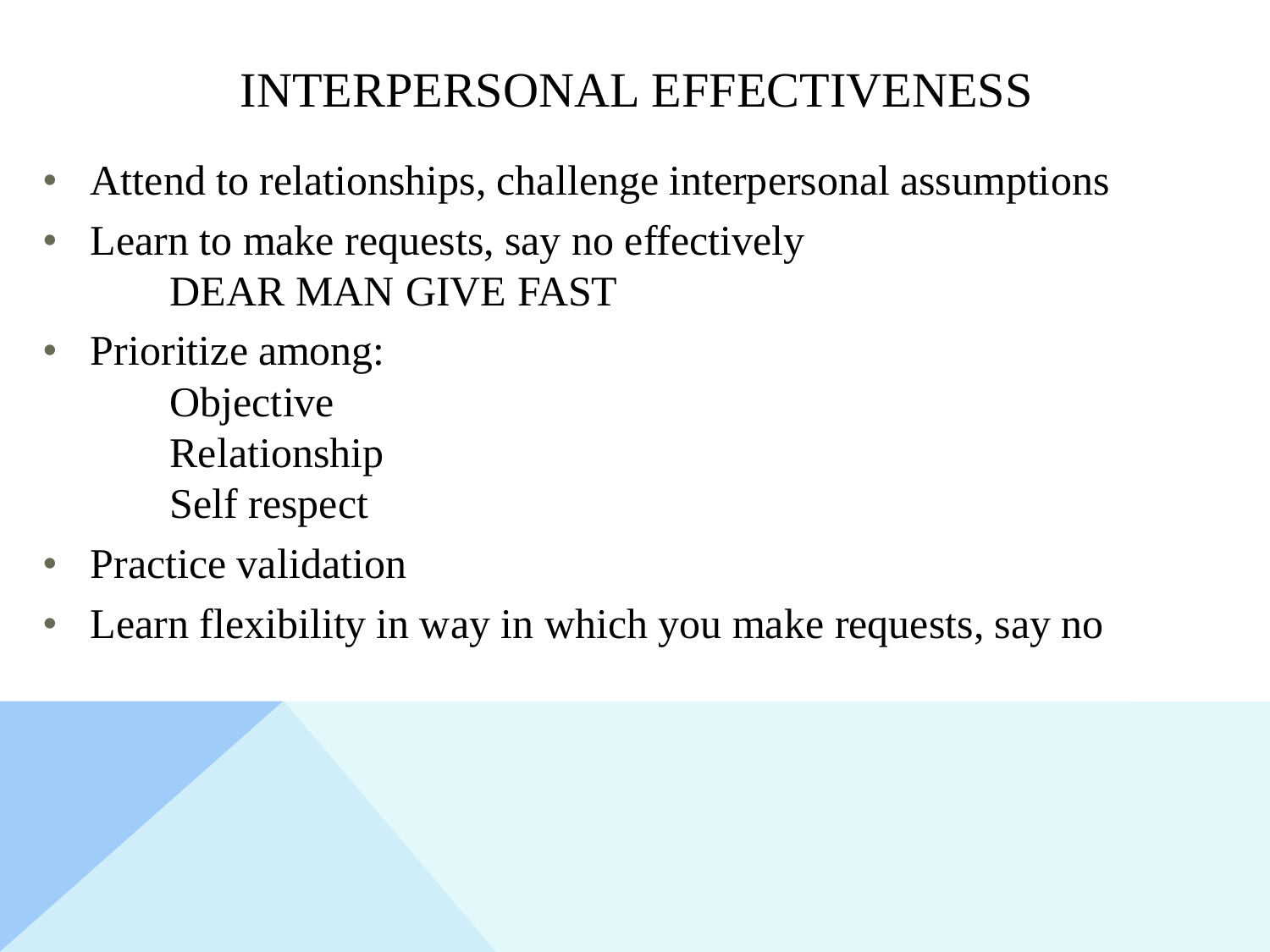### COMPREHENSIVE MONITORING

| Day<br>&<br>Date               | Use   | Suicide | S-H   | Pain  | <b>Sad</b> | Shame     | Anger | Fear                                                                                                                                                                          | <b>Illicit</b> |         | <b>ETOH</b> |              |           | <b>Execute</b> |                                                                                                                                                                     | <b>OTC</b>                                                        | $S-H$ | Lying | Joy   | \$kHz   | R |
|--------------------------------|-------|---------|-------|-------|------------|-----------|-------|-------------------------------------------------------------------------------------------------------------------------------------------------------------------------------|----------------|---------|-------------|--------------|-----------|----------------|---------------------------------------------------------------------------------------------------------------------------------------------------------------------|-------------------------------------------------------------------|-------|-------|-------|---------|---|
|                                | $0-5$ | $0-5$   | $0-5$ | $0-5$ | $0-5$      | $0-5$     | $0-5$ | $0-5$                                                                                                                                                                         | Ħ              | Specify | Ħ           | Specify      | $\vert$ # | Specify        | $\sharp$                                                                                                                                                            | Specify                                                           | YN    | Ħ     | $0-5$ | $0 - 7$ | ▼ |
| Mon                            |       |         |       |       |            |           |       |                                                                                                                                                                               |                |         |             |              |           |                |                                                                                                                                                                     |                                                                   |       |       |       |         |   |
| Tues                           |       |         |       |       |            |           |       |                                                                                                                                                                               |                |         |             |              |           |                |                                                                                                                                                                     |                                                                   |       |       |       |         |   |
| <b>Wed</b>                     |       |         |       |       |            |           |       |                                                                                                                                                                               |                |         |             |              |           |                |                                                                                                                                                                     |                                                                   |       |       |       |         |   |
| <b>Thur</b>                    |       |         |       |       |            |           |       |                                                                                                                                                                               |                |         |             |              |           |                |                                                                                                                                                                     |                                                                   |       |       |       |         |   |
| Fri                            |       |         |       |       |            |           |       |                                                                                                                                                                               |                |         |             |              |           |                |                                                                                                                                                                     |                                                                   |       |       |       |         |   |
| Sat                            |       |         |       |       |            |           |       |                                                                                                                                                                               |                |         |             |              |           |                |                                                                                                                                                                     |                                                                   |       |       |       |         |   |
| S <sub>un</sub>                |       |         |       |       |            |           |       |                                                                                                                                                                               |                |         |             |              |           |                |                                                                                                                                                                     |                                                                   |       |       |       |         |   |
|                                |       |         |       |       |            |           |       | *USED SKILLS<br>$0 = Not$ thought about or used<br>1 = Thought about, not used, didn't want to<br>2 = Thought about, not used, wanted to<br>$3 =$ Tried but couldn't use them |                |         |             |              |           |                | 4 = Tried, could do them but they didn't help<br>$5 =$ Tried, could use them, helped<br>6 = Didn't try, used them, didn't help<br>7 = Didn't try, used them, helped |                                                                   |       |       |       |         |   |
| <b>After</b><br><b>Before</b>  |       |         |       |       |            |           |       | Belief in control of                                                                                                                                                          |                | Before  |             | <b>After</b> |           |                |                                                                                                                                                                     |                                                                   |       |       |       |         |   |
| Urge to use $(0-5)$ :          |       |         |       |       |            | Emotions: |       |                                                                                                                                                                               |                |         |             |              |           |                |                                                                                                                                                                     |                                                                   |       |       |       |         |   |
| Urge to quit therapy $(0.5)$ : |       |         |       |       |            |           |       | Behaviors:                                                                                                                                                                    |                |         |             |              |           |                |                                                                                                                                                                     | <b>BRTC Diary Card</b><br>Copyright 1999 Marsha M. Linehan, Ph.D. |       |       |       |         |   |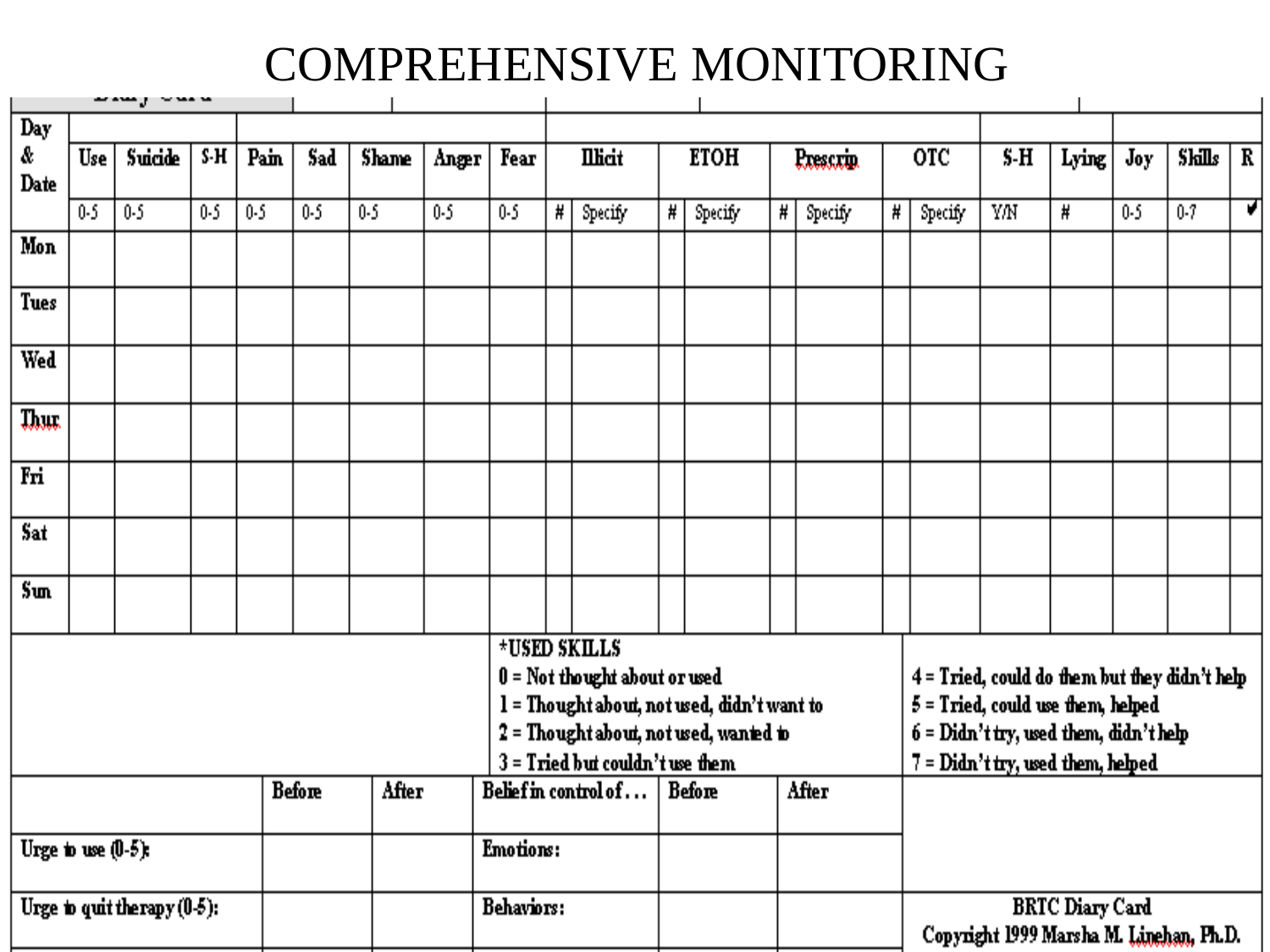| 2. Ubserve: just nonce (Urge Suring)            | Mon | l ues       | wed | <b>THALL</b> | ŀп  | sat      | SШ  |
|-------------------------------------------------|-----|-------------|-----|--------------|-----|----------|-----|
| 3. Describe: put words on                       | Mon | Tues        | Wed | <b>Thurs</b> | Fri | Sat      | Sun |
| 4. Participate: enter into the experience       | Mon | <b>Tues</b> | Wed | Thurs        | Fri | Sat      | Sun |
| Nonjudgmental stance<br>5.                      | Mon | Tues        | Wed | Thurs        | Fri | Sat      | Sun |
| One-mindfully: in-the-moment<br>6.              | Mon | Tues        | Wed | <b>Thurs</b> | Fri | Sat      | Sun |
| Effectiveness: focus on what works<br>7.        | Mon | Tues        | Wed | Thurs        | Fri | Sat      | Sun |
| Objective effectiveness: DEAR MAN<br>8.         | Mon | Tues        | Wed | <b>Thurs</b> | Fri | Sat      | Sun |
| Relationship effectiveness: GIVE<br>9.          | Mon | Tues        | Wed | Thurs        | Fri | Sat      | Sun |
| 10. Self-respect effectiveness: FAST            | Mon | Tues        | Wed | <b>Thurs</b> | Fri | Sat      | Sun |
| 11. Reduce vulnerability: PLEASE                | Mon | <b>Tues</b> | Wed | <b>Thurs</b> | Fri | Sat      | Sun |
| <b>12. Build MASTERY</b>                        | Mon | Tues        | Wed | Thurs        | Fri | Sat      | Sun |
| 13. Build positive experiences                  | Mon | Tues        | Wed | Thurs        | Fri | Sat      | Sun |
| 14. Opposite-to-emotion action (Alt. Rebellion) | Mon | Tues        | Wed | Thurs        | Fri | Sat      | Sun |
| 15. Distract (Adaptive Denial)                  | Mon | Tues        | Wed | Thurs        | Fri | Sat      | Sun |
| 16. Self-soothe                                 | Mon | Tues        | Wed | Thurs        | Fri | Sat      | Sun |
| 17. Improve the moment                          | Mon | Tues        | Wed | Thurs        | Fri | Sat      | Sun |
| 18. Pros and cons                               | Mon | Tues        | Wed | Thurs        | Fri | Sat      | Sun |
| 19. Radical Acceptance                          | Mon | <b>Tues</b> | Wed | Thurs        | Fri | Sat      | Sun |
| 20. Building Structure//Work                    | Mon | Tues        | Wed | Thurs        | Fri | Sat      | Sun |
| 21. Building Structure// Love                   | Mon | <b>Tues</b> | Wed | Thurs        | Fri | Sat      | Sun |
| 22 Building Structure // Time                   | Mon | Tues        | Wed | Thure        | Fri | $S_{21}$ | Sun |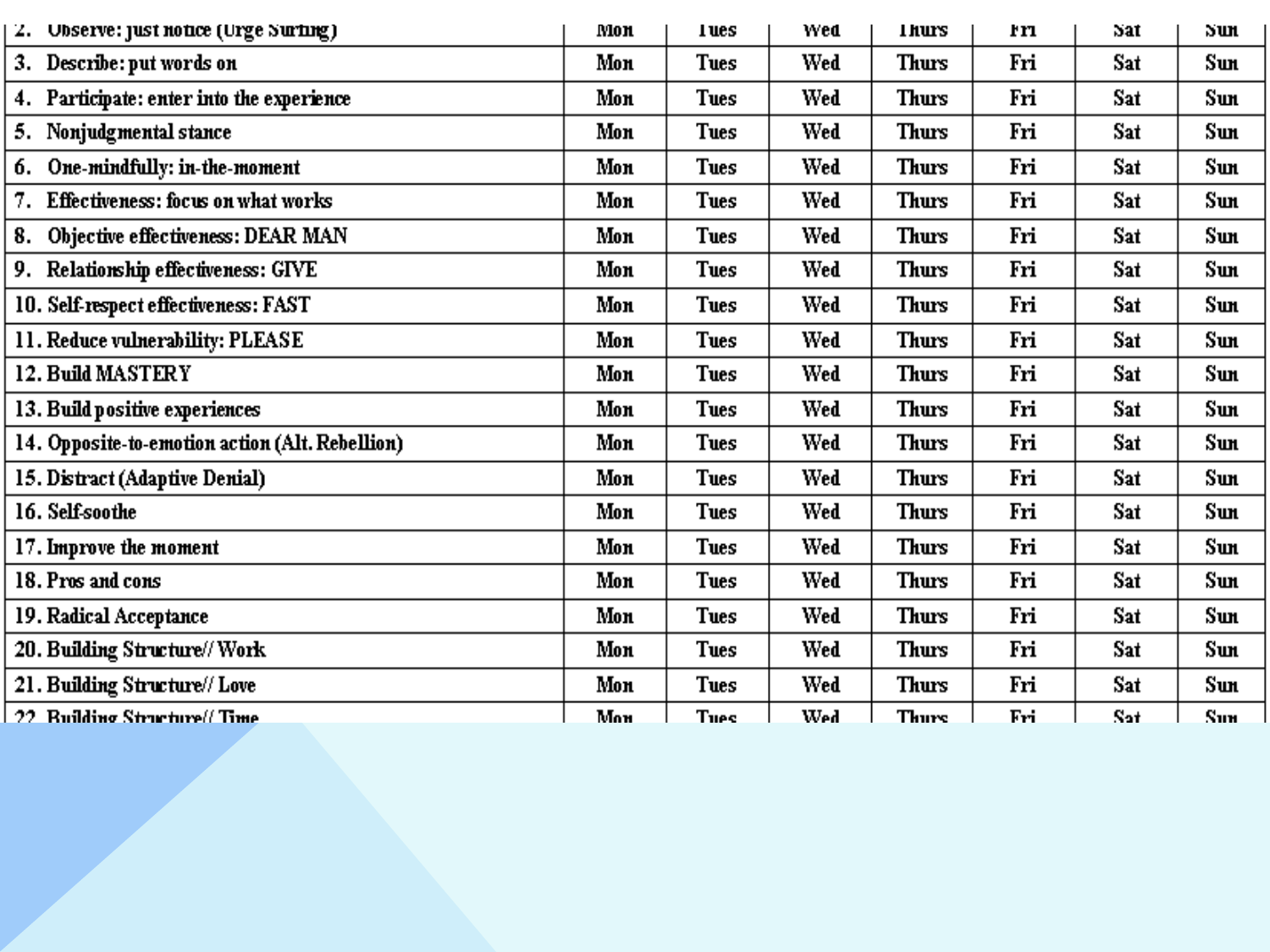## GETTING UNSTUCK

#### **POTENTIAL OBSTACLES**

- Problematic expectations
- Premature dropout
- Poor therapeutic alliance
- Patient hopelessness/low motivation
- Lack of generalization to real world
- Therapist burnout
- Too many problems to juggle

#### POSSIBLE DBT I N T E RV E N T I O N S

- $\rightarrow$  Orientation, commitment strategies
- $\rightarrow$  Validation, radical genuineness, therapist disclosure
- $\rightarrow$  Skills monitoring, validation, commitment strategies, crisis kits, coaching calls
- $\rightarrow$ Skills monitoring, distress tolerance skills, coaching calls as needed
	- $\rightarrow$ Nonjudgmental stance, teams, appropriate disclosure
	- $\rightarrow$  Hierarchy, skills training and monitoring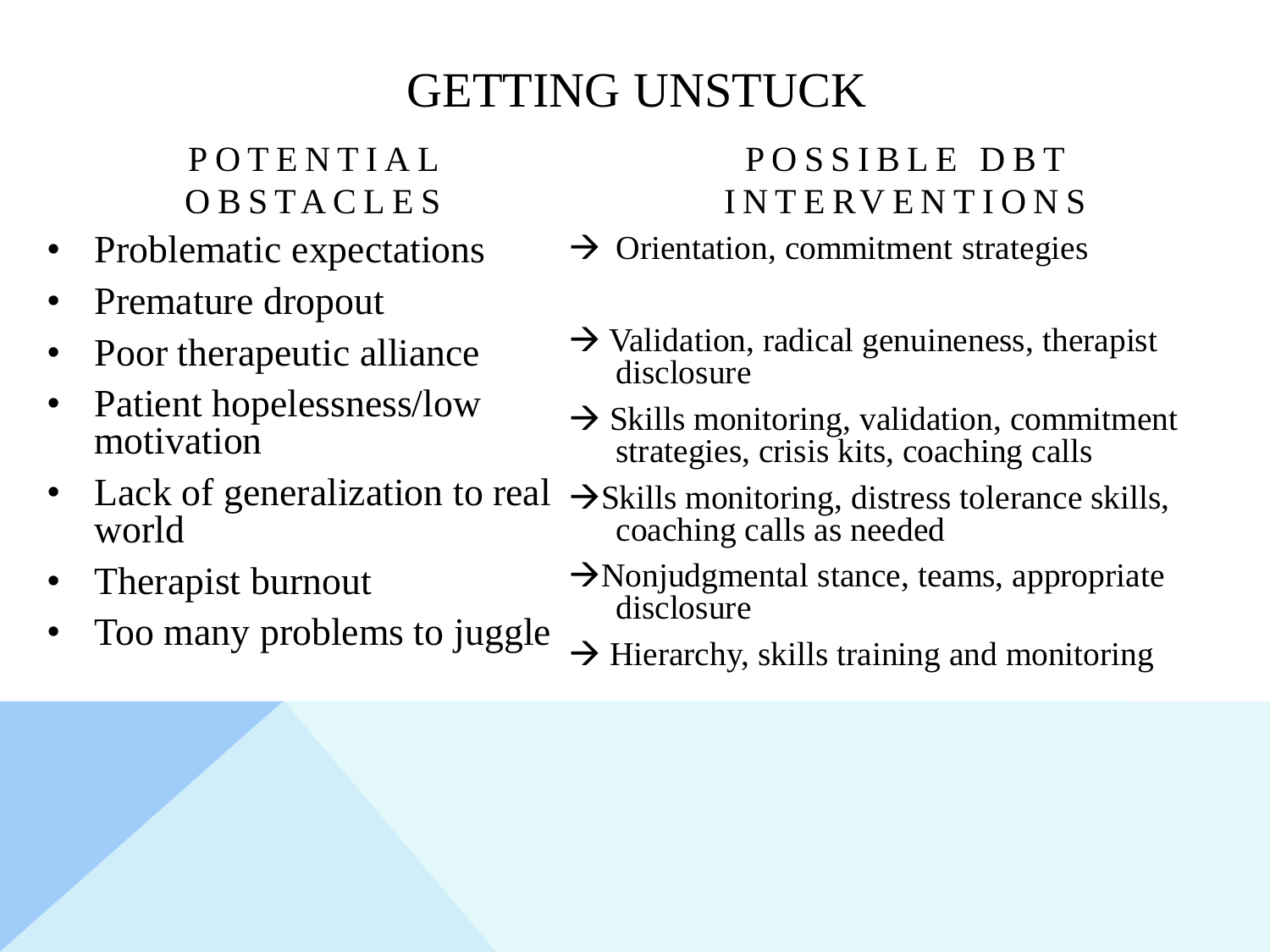